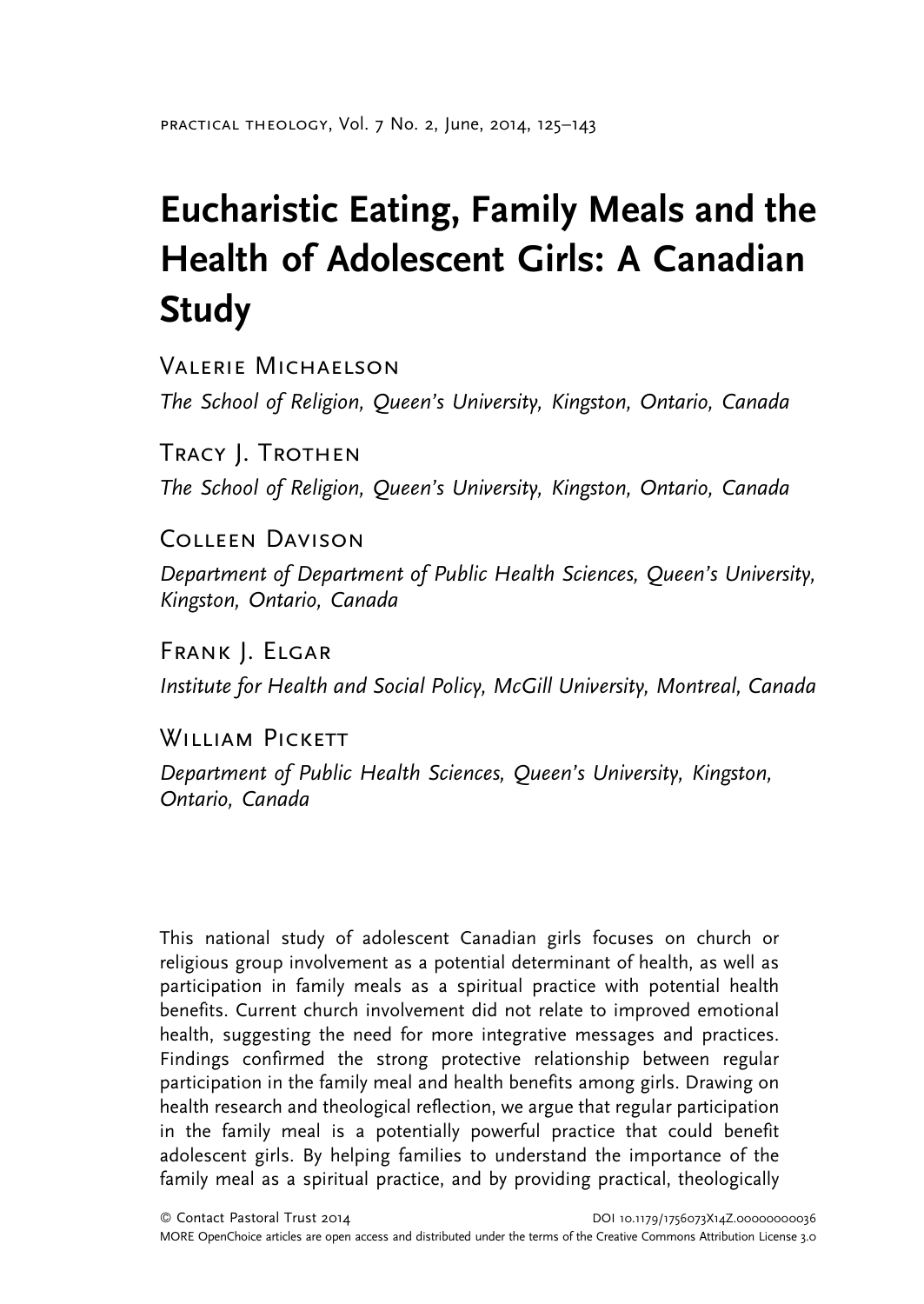rich tools for practicing the family meal in our busy culture, these findings have the potential to contribute to the overall holistic health of young people, both in and outside the church.

keywords Determinants of Health, Emotional Health, Family Meals, Girls, Physical Health

# Introduction

Church involvement, as a means of being in a relationship with a creative and loving God, humanity, and the world, has the potential to positively transform the lives of young people. While Sunday morning worship services and church youth groups have meaningful roles to play in the faith development of young people, a disproportionately large amount of time tends to be devoted to these activities. Often in church ministries, less attention is paid to nurturing young people in contexts in which they spend most of their time, most notably the family home. These phenomena are connected to what theologian Eric Stoddart describes as our ''obsession with Word and teaching ministry'' (Littlejohn, 2011). While word and teaching are important in the faith development of children, they are not sufficient in themselves.

Church ministries could offer simple tools and strategies to be used outside of the church context that could improve children's health and well-being. One powerful example of a family-based practice that is known to relate to several positive health outcomes is regular engagement in family meals. In children these outcomes include more nutritious eating behaviours, indicators of improved physical health, improved cognitive, emotional and social competencies, as well as improved psychological well-being, prosocial behaviours, and life satisfaction (Weinstein, 2005; Woodruff and Hanning, 2009; Elgar *et al.*, 2013). Family meals facilitate parental involvement and parental monitoring in their children's lives, parenting behaviours that contribute to social competence and mental health in adolescence (Baumrind, 1991). Regular family meals also provide parents with opportunities to engage young people in open and respectful ways that contribute to the development of coping skills and positive health behaviours in their children. When adolescents are enabled to express their concerns and feel valued, research shows that these family dynamics support adolescent mental health (Repetti et al., 2002).

Gordon Smith refers to eating as a ''spiritual practice'' (Smith 2005, 9) and Albert Borgmann argues that ''preparing and sharing a meal together constitutes a focal practice that has the power to reorient the life of a family'' (Wood, 2003: 23). Meals can be viewed as a simple but important ritual. Simon Robinson points to such rituals as anchors for ''continued identity'' that encourage the development of "shared meaning" and "shared attention." The ritual of the family meal, he posits, ''can sum up the embodiment of personal or group spirituality, as meals together might do for a family. It can also provide part of any continuity over time, acting as a reminder of purpose and hope'' (Robinson, 2007: 49). The family meal can thus be considered both a secular and ''spiritual practice'' that the Christian church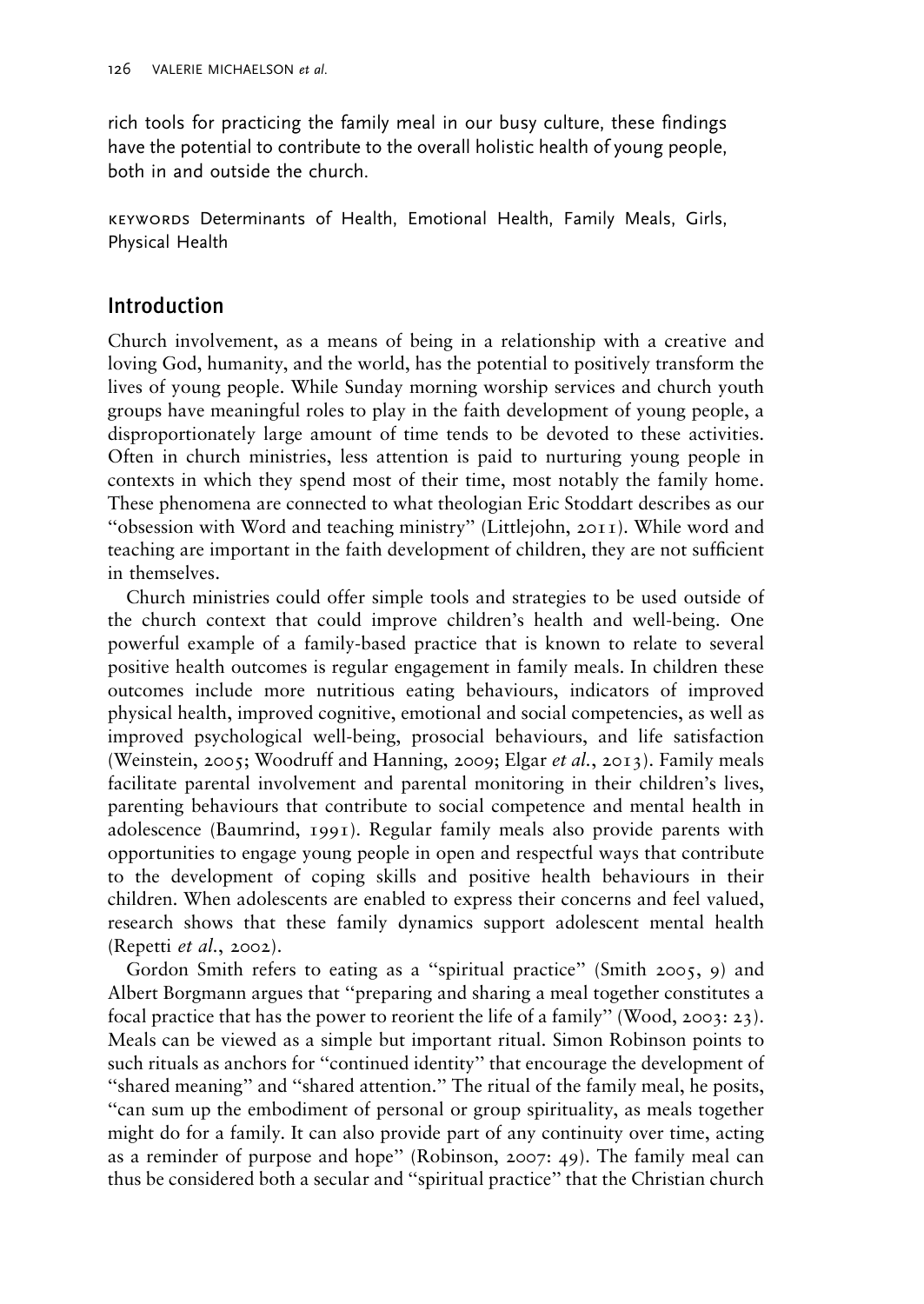could encourage more intentionally. As a practice that becomes part of routine ministry, it could potentially have positive, tangible and far-reaching effects on a broad range of health outcomes in children.

Study of such issues also fosters a conversation between theological and health researchers. From a Christian theological perspective, communal eating is part of an appropriate response to the life and teachings of Jesus, and consistent with broader theological themes. From a health promotion perspective, engagement in family meals has demonstrated health benefits such as those associated with improved communication between parents and young people.

# Why Adolescent Girls?

Adolescent girls are vulnerable to adverse health trajectories and their consequences. Common concerns about their health include aspects of physical health (overt risk behaviours such as substance misuse) (Schnike *et al.*, 2008) and emotional well-being (particularly body image) (Feldman et al., 1986). While church involvement is known to relate to improved prosocial behaviours and less risk-taking (Michaelson *et al.*, 2013), it is often lacking in terms of a more integrative, far reaching protective effect that would foster emotional well-being. We hypothesized that if church and religious groups effectively nurture health among adolescent girls, then those who engage more in church or religious activities would report better physical and emotional health as compared to disengaged girls. Further, we expected that regardless of religious group involvement, participation in family meals would positively relate to body image and emotional health and negatively relate to participation in risk behaviours. In bridging these conversations in health and theological disciplines, our goal was to contribute to the well-being of adolescents, including those involved in Christian churches, through suggesting the development of church-based resources connected to participation in the family meal.

# Methods

#### Sample

The Health Behaviour in School-Aged Children (HBSC) study aims to increase understanding of health and its determinants in populations of young people (Currie et al., 2012). It involves written health surveys conducted with students in classroom settings, with a focus on early adolescence (ages  $11-I_5$ ). Cycle 6 of the Canadian HBSC was conducted in 2009–10 (Freeman et al., 2011). It involved participants in 8 of 10 Canadian provinces and all three Canadian territories. The national sample was stratified by province/territory, type of school board (public vs. separate), urban–rural geographic status, school population size, and language of instruction (French vs. English) with standardized population weights generated to account for over- and under-sampling in some provinces and territories, and the above stratification criteria.

Inclusion criteria for the current analysis were:  $(1)$  being a girl;  $(2)$  participation in the survey; (3) valid responses to all core HBSC items required for analysis; (4)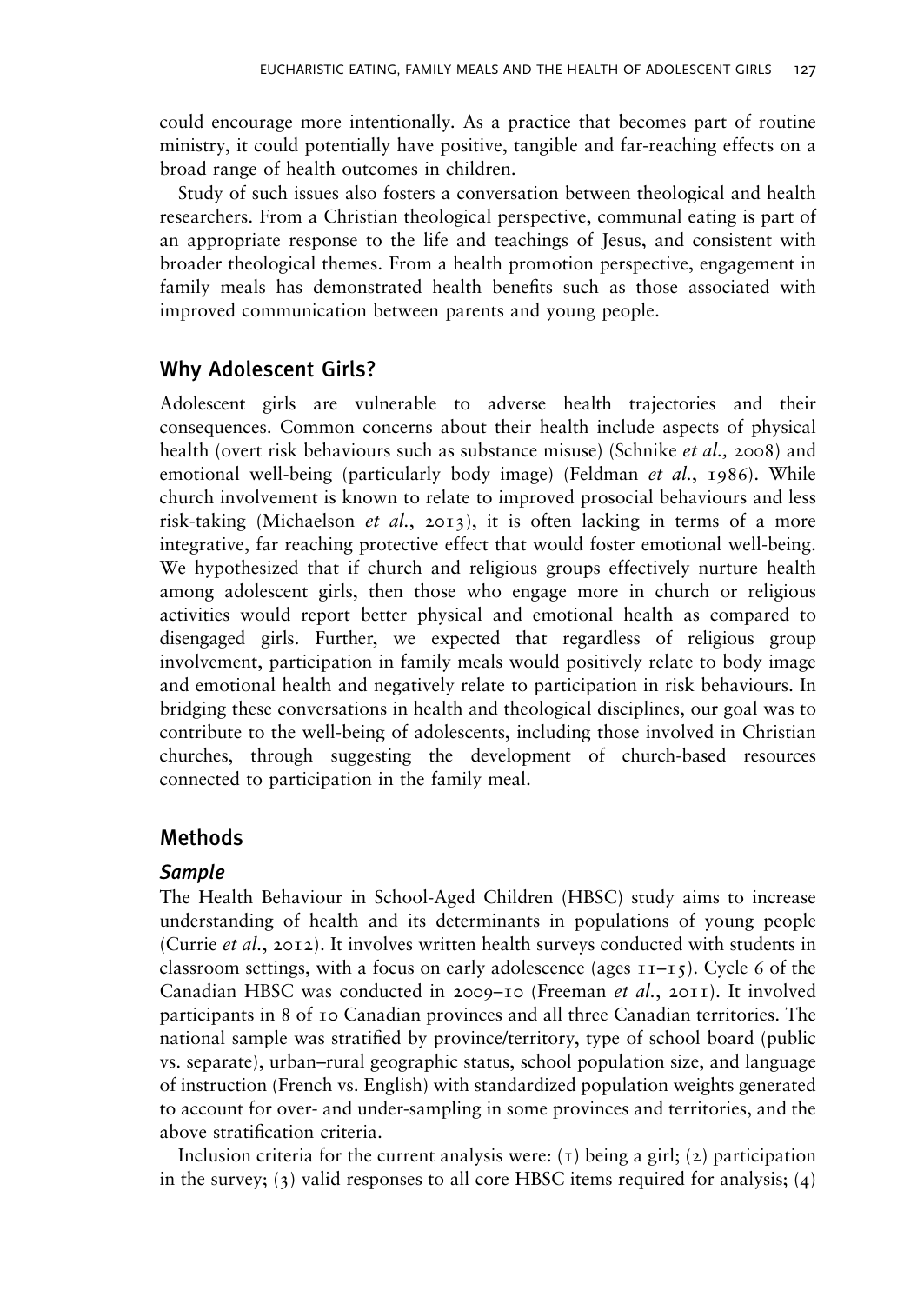provision of basic demographic information. Children from private schools, home school situations, native reserves, street youth, incarcerated youth, and youth not providing informed consent (explicit or implicit, as per local school board customs) were excluded from the Canadian HBSC.

# Physical Health Outcomes

Each participating girl was asked about her engagement in specific physical health behaviours. These included: binge drinking, defined as ''at least monthly'' consumption of four or more drinks on one occasion; *daily smoking* of cigarettes; use of cannabis, defined as three or more times during the child's lifetime; ever having engaged in sexual intercourse; and frequent physical fights, defined as two or more in the past 12 months. The binge drinking, cannabis, and sexual intercourse items were only asked of older (e.g., grades 9–10) girls.

# Emotional Health Outcomes

Each girl was asked about their perceptions of body image (the negative responses to the question ''my body is: much too thin, a bit too thin, about the right size, a bit too fat, much too fat"); and indicators of negative internal feelings (Likert-like scales describing: "loneliness," "wishing they were someone else," and "feeling depressed or low'').

# Participation in Family Dinners

Each girl was asked ''on average, how many times per week does your family sit down at the table together for dinner/supper?'' (response options: zero through seven times). The term "family" was left up to the participants to interpret.

# Participation in Church or Religious Groups

The girls were asked if they regularly participated (yes or no) in clubs or organizations that were organized around specific activities. One of these was participation in ''church or religious groups''.

# Socio-demographic Factors

Analyses were restricted to girls. We also considered grade level  $(6-8 \text{ vs. } 9-10)$ , years of residence in Canada (*born in Canada*,  $\overline{I}$  to  $\overline{I}$  years,  $>$  years), subjective socio-economic status (SES) as measured by the question ''how well off do you think your family is? (five response options: "very well off" through to "not at all well off"; later categorized into three categories), and family structure (two-parent vs. all other family structures) as descriptors and model covariates.

# Adult Communication

Each girl was asked ''How easy is it for you to talk to the following persons (categories included mother, father) about things that really bother you? '' (five response options: "very easy," "easy," "difficult," "very difficult," "don't have or see this person'').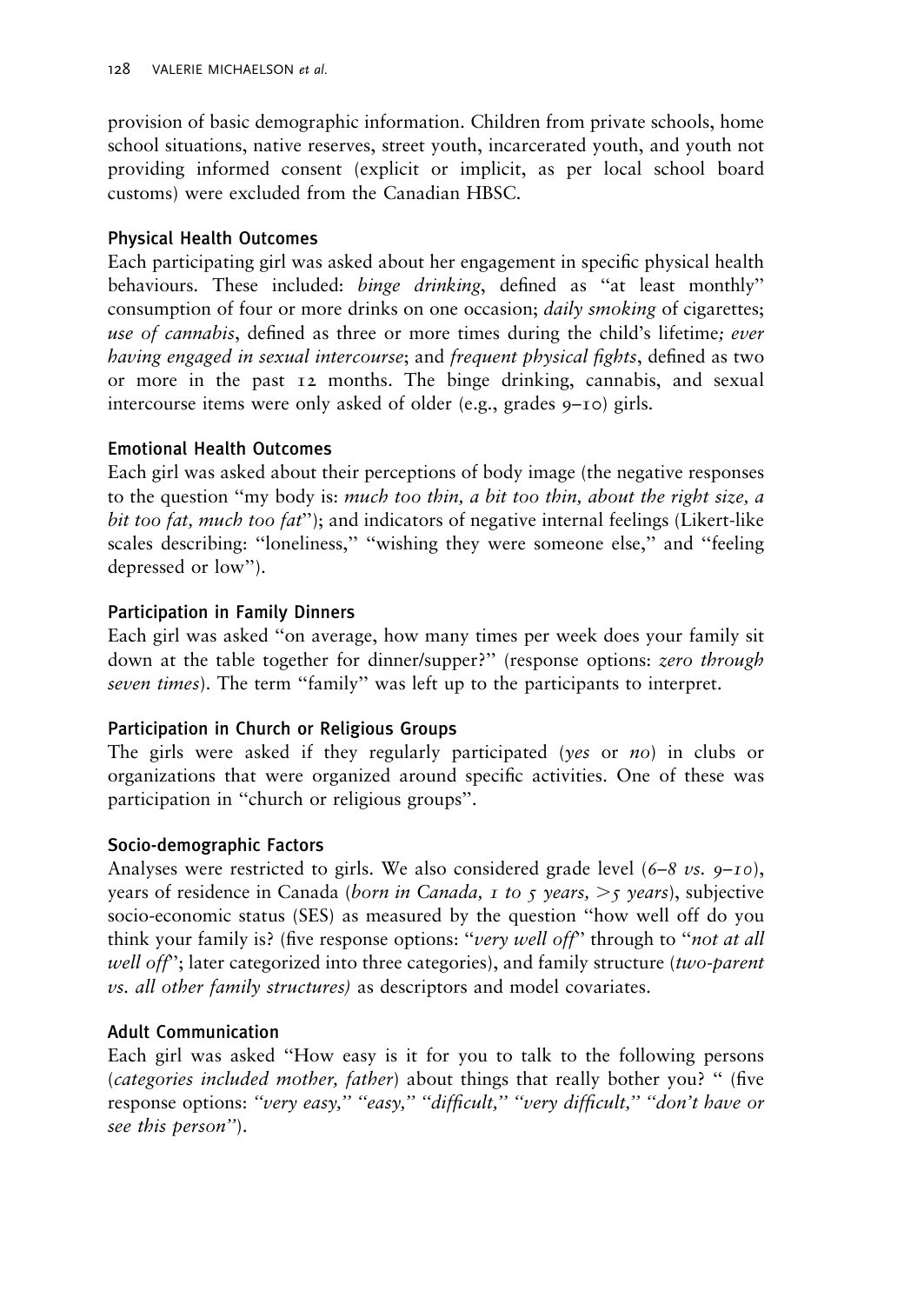#### Analysis

We first profiled the study population demographically. Next, relationships between participation or not in a church or religious group and each potential health outcome were described. Chi-square tests for association were used in these analyses. Prevalence estimates were weighted proportional to their respective standardized sampling fractions. We then conducted a series of bivariate multilevel logistic regression analyses using the SAS Procedure PROC GLIMMIX, with students nested within schools, to study the potential influence of family meal practices as possible determinants of each different physical and emotional health outcome. We also explored the consistency of the relationships between family meals and each of the health outcomes by whether or not the girls were involved in church or religious groups. We did this through stratified analyses and also through inclusion of two-way interaction terms in our models. We then extended these models by simultaneously controlling for socio-demographic covariates, then also exploring the role(s) of communication with parent(s) as a potential mediator. Odds ratios and associated 95% confidence intervals were estimated with inflation of standard errors used to account for the clustered nature of the sample. Given the size of the available sample ( $n=12,576$  overall), all analyses involving the full sample were strongly  $(> 90\%)$  powered to detect socially meaningful differences in effect (defined as a protective OR of 0.90 or lower).

# Results

A weighted sample of  $12,576$  girls was available, and of these  $2,177$  were involved in a church or religious group. Demographic characteristics of involved and uninvolved groups are described in Table 1. Majorities of both groups were in grades 6–8, reported ''above average'' SES, were born in Canada, came from a two-parent family structure, and had dinner with their family at least five out of seven days per week.

Table 2 describes relationships between involvement in a church or religious group and physical and emotional health outcomes, stratified by grade level. Grade 9–10 girls involved in these groups reported lower levels of risk-taking behaviour for four out of five risk behaviours, but higher prevalence values for frequent fighting. Girls in grades 6–8 who were also involved in these groups reported lower levels of smoking, but equivalent levels of fighting. For the emotional health outcomes, there was no relation to church/religious group involvement.

Relationships between reported consumption of family meals and the physical health outcomes are described in Table 3. Observed trends were strong, consistent and statistically significant, with lower relative odds of risk-taking associated with increased frequency of eating dinner together as a family. This trend was observed consistently in girls involved in church/religious groups and those not involved in such groups. Similar patterns were reported by participating girls for the negative emotional health outcomes (Table 4). One exception to this was for a negative body image of being ''a bit too thin,'' where if anything, the relative odds of this outcome increased with more frequent consumption of family meals.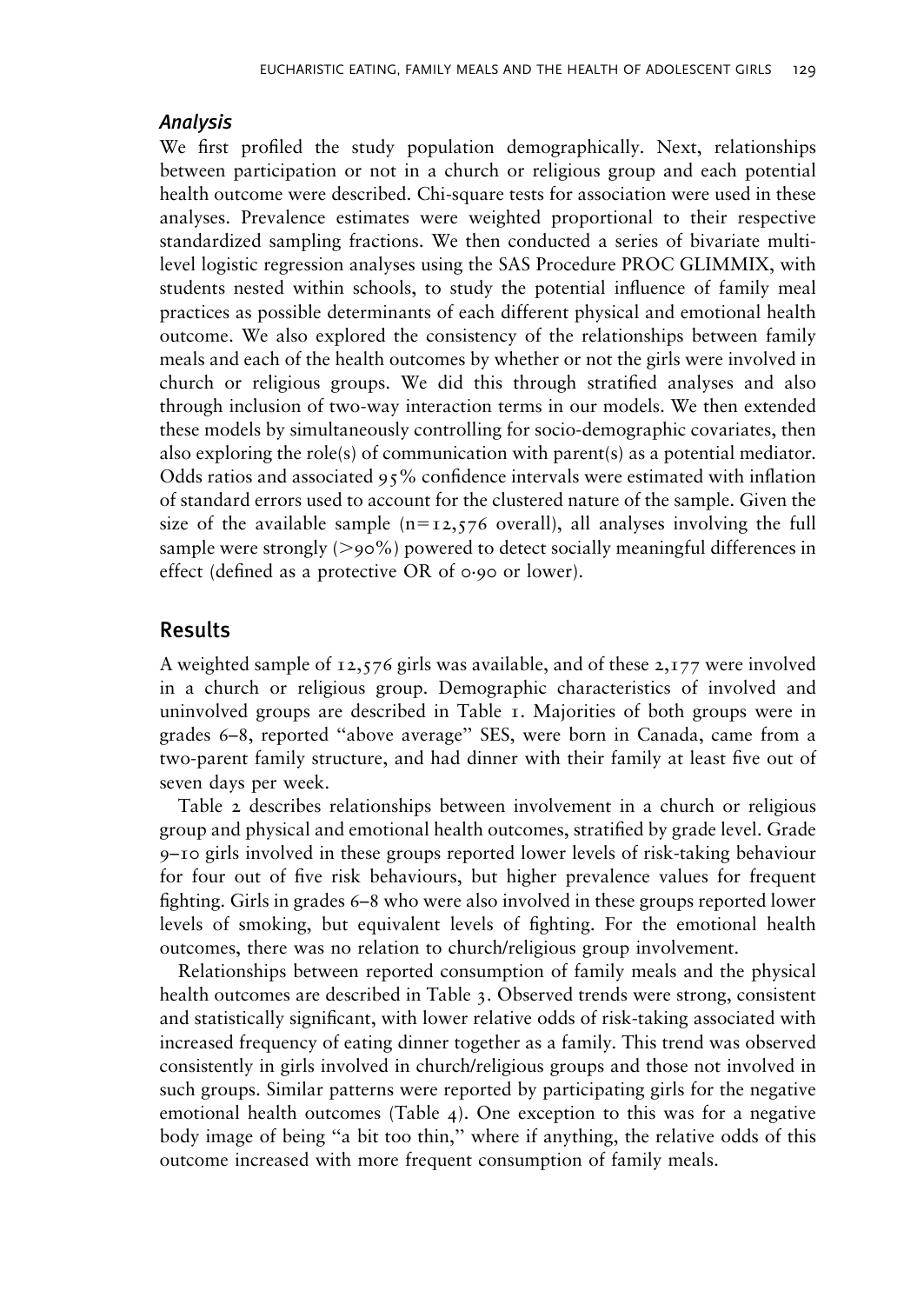The consistency of relationships between family meals and the health outcomes was then examined by church or religious group involvement. For the physical health outcomes, a stronger protective effect for family meals ( $p < o·o<sub>5</sub>$ ) was observed for binge drinking among church/religious involved girls as compared to uninvolved girls (Table 3). Similar protective effects of family meals were observed on all other physical outcomes between church/religious involved and uninvolved girls. Relationships between family meals and the body image items were the only emotional health outcome where we found a slight modification of effects by church or religious group involvement ( $p<\circ \circ$ 5; Table 4). In general, these effects were consistent for church involved and non-involved girls. These relationships are further illustrated in Figures 1 and 2.

#### TABLE 1

DESCRIPTION OF STUDY POPULATION BY INVOLVEMENT OR NOT IN CHURCH OR RELIGIOUS GROUP: ADOLESCENT GIRL PARTICIPANTS (N=12,576) 2010 CANADIAN HBSC STUDY

| Variable                               |      | Not Involved $(n=10,339)$ |      | Involved $(n=2,177)$ |        | Total (12,576) |
|----------------------------------------|------|---------------------------|------|----------------------|--------|----------------|
|                                        | No.  | (%)                       | No.  | (%)                  | No.    | (%)            |
| Grade                                  |      |                           |      |                      |        |                |
| $6$ to $8$                             | 6050 | (58.2)                    | 1408 | $(64-7)$             | 7458   | (59.3)         |
| 9 to 10                                | 4348 | (41.8)                    | 768  | (35.3)               | 5116   | $(40-7)$       |
| Socio-economic status                  |      |                           |      |                      |        |                |
| Below average                          | 999  | $(10-0)$                  | 214  | $(10-1)$             | 1213   | $(10-0)$       |
| Average                                | 3532 | (35.3)                    | 735  | (34.6)               | 4267   | $(35-2)$       |
| Above average                          | 5467 | (54.7)                    | 1173 | $(55-3)$             | 6640   | (54.8)         |
| Immigration status                     |      |                           |      |                      |        |                |
| Born in Canada                         | 7956 | (77.2)                    | 1505 | (69.8)               | 9461   | (75.9)         |
| New immigrant                          | 367  | (3.6)                     | 139  | $(6-4)$              | 506    | $(4-1)$        |
| Less recent immigrant                  | 1986 | $(19-3)$                  | 512  | $(23-7)$             | 2498   | (20.0)         |
| Family structure                       |      |                           |      |                      |        |                |
| Two parent family                      | 6748 | $(65-4)$                  | 1572 | $(72-7)$             | 8320   | $(66-7)$       |
| One parent family                      | 3570 | (34.6)                    | 590  | $(27-3)$             | 4160   | (33.3)         |
| Family dinners eaten together per week |      |                           |      |                      |        |                |
| Mean (SD)                              | 45   | (2.4)                     | 48   | (2.3)                | 46     | (2.4)          |
| Zero                                   | 992  | (9.6)                     | 161  | (7.5)                | 1153   | (9.3)          |
| <b>One</b>                             | 732  | (7.1)                     | 128  | (5.9)                | 860    | (6.9)          |
| Two                                    | 785  | (7.6)                     | 132  | $(6-1)$              | 917    | (7.4)          |
| Three                                  | 844  | $(8-2)$                   | 157  | (7.3)                | 1001   | $(8-0)$        |
| Four                                   | 914  | (8.9)                     | 197  | (9.1)                | $1111$ | (8.9)          |
| Five                                   | 1431 | (13.9)                    | 297  | (13.7)               | 1728   | (13.9)         |
| Six                                    | 1347 | $(13-1)$                  | 307  | $(14-2)$             | 1654   | (13.3)         |
| Seven                                  | 3248 | (31.6)                    | 782  | (36.2)               | 4030   | (32.4)         |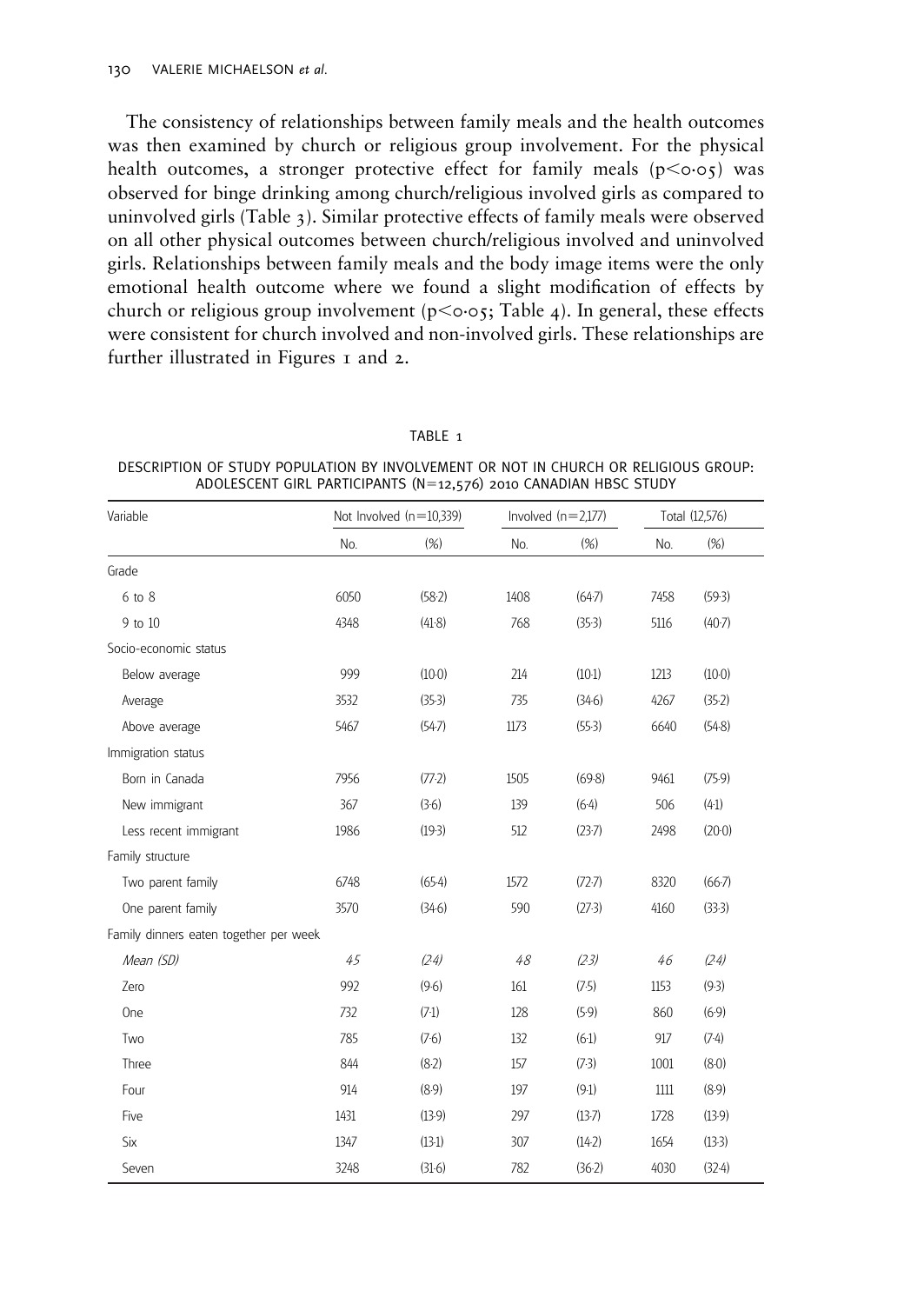The final analysis described in Table  $\zeta$  showed that relationships between family meals and all health outcomes remained after adjusting for multiple covariates. Further control for variables describing ease of communication with parent(s) generally caused the odds ratios for the family meals items to become closer to 1.0, supportive of the possibility that such communication is one mechanism that may underlie any protective effects.

# Discussion

Findings from this study of Canadian girls suggest that church involvement relates to a reduction in overt risk behaviours such as binge drinking, daily smoking, regular cannabis use and sexual intercourse. However, church involvement did not associate with protective effects for emotional health outcomes such as depression, body image, and inner feelings. For the church, this finding should be disconcerting. It suggests that the church may contribute to a compartmentalized understanding of the Christian life that emphasizes the following of a moral behavioural code while neglecting to embrace a whole-person relational

| PERCENTAGE <sup>1</sup> OF ADOLESCENT GIRLS REPORTING <i>NEGATIVE PHYSICAL</i> AND <i>NEGATIVE EMOTIONAL</i> |
|--------------------------------------------------------------------------------------------------------------|
| <i>HEALTH OUTCOMES</i> BY INVOLVEMENT OR NOT IN A CHURCH OR RELIGIOUS GROUP, 2010 HBSC                       |
| CANADIAN SURVEY                                                                                              |

TABLE 2

| Health Outcomes                 |                          |          | Grades $6-8$ |              |                   |      |          | Grades 9-10 |              |        |
|---------------------------------|--------------------------|----------|--------------|--------------|-------------------|------|----------|-------------|--------------|--------|
|                                 |                          | Involved |              | Not Involved | P                 |      | Involved |             | Not Involved | P      |
|                                 | No.                      | (%)      | No.          | (% )         |                   | No.  | (%)      | No.         | $(\%)$       |        |
| <b>Total girls responding</b>   | 1408                     | (100)    | 6050         | (100)        |                   | 768  | (100)    | 4348        | (100)        |        |
| Physical health outcome         |                          |          |              |              |                   |      |          |             |              |        |
| Binge drinking                  | -                        | $(-)$    |              | $(-)$        | $\qquad \qquad -$ | 1102 | $(15-3)$ | 115         | (26.0)       | < 0001 |
| Daily smoking                   | 12                       | (0.9)    | 111          | (1.9)        | .007              | 19   | (2.5)    | 272         | (6.3)        | < 0001 |
| Regular cannabis use            | $\overline{\phantom{0}}$ | $(-)$    | -            | $(-)$        | $\qquad \qquad -$ | 67   | (8.8)    | 844         | $(19-6)$     | < 0001 |
| Ever sexual intercourse         | -                        | $(-)$    | -            | $(-)$        | $\qquad \qquad -$ | 76   | (11.7)   | 1027        | (26.0)       | < 0001 |
| Frequent fighting               | 155                      | (11.2)   | 679          | (11.5)       | .81               | 98   | $(12-8)$ | 436         | $(10-1)$     | .03    |
| <b>Emotional health outcome</b> |                          |          |              |              |                   |      |          |             |              |        |
| Negative body image             |                          |          |              |              |                   |      |          |             |              |        |
| Much too thin                   | 31                       | (2.2)    | 132          | (2.2)        | $1-00$            | 13   | (1.7)    | 47          | (1.1)        | .15    |
| A bit too thin                  | 126                      | (9.1)    | 633          | (10.8)       | .08               | 47   | $(6-2)$  | 336         | (7.9)        | .17    |
| A bit too fat                   | 377                      | $(27-4)$ | 1434         | $(24-4)$     | .02               | 284  | (37.3)   | 1392        | (32.6)       | .01    |
| Much too fat                    | 53                       | (3.8)    | 218          | (3.7)        | .81               | 31   | $(4-1)$  | 210         | (4.9)        | 36     |
| Loneliness                      | 353                      | $(23-1)$ | 1316         | $(23-3)$     | .87               | 237  | $(27-2)$ | 1106        | $(27-1)$     | .97    |
| Wishing someone else            | 477                      | $(31-2)$ | 1881         | $(33-2)$     | .15               | 283  | (32.6)   | 1304        | (32.0)       | 72     |
| Depressed weekly                | 229                      | (16.6)   | 1063         | $(18-0)$     | 23                | 160  | $(21-4)$ | 944         | $(21-0)$     | 74     |

1 small numbers of girls did not respond to each of the items; denominators therefore vary slightly between different comparisons.

– collected only from grade 9–10.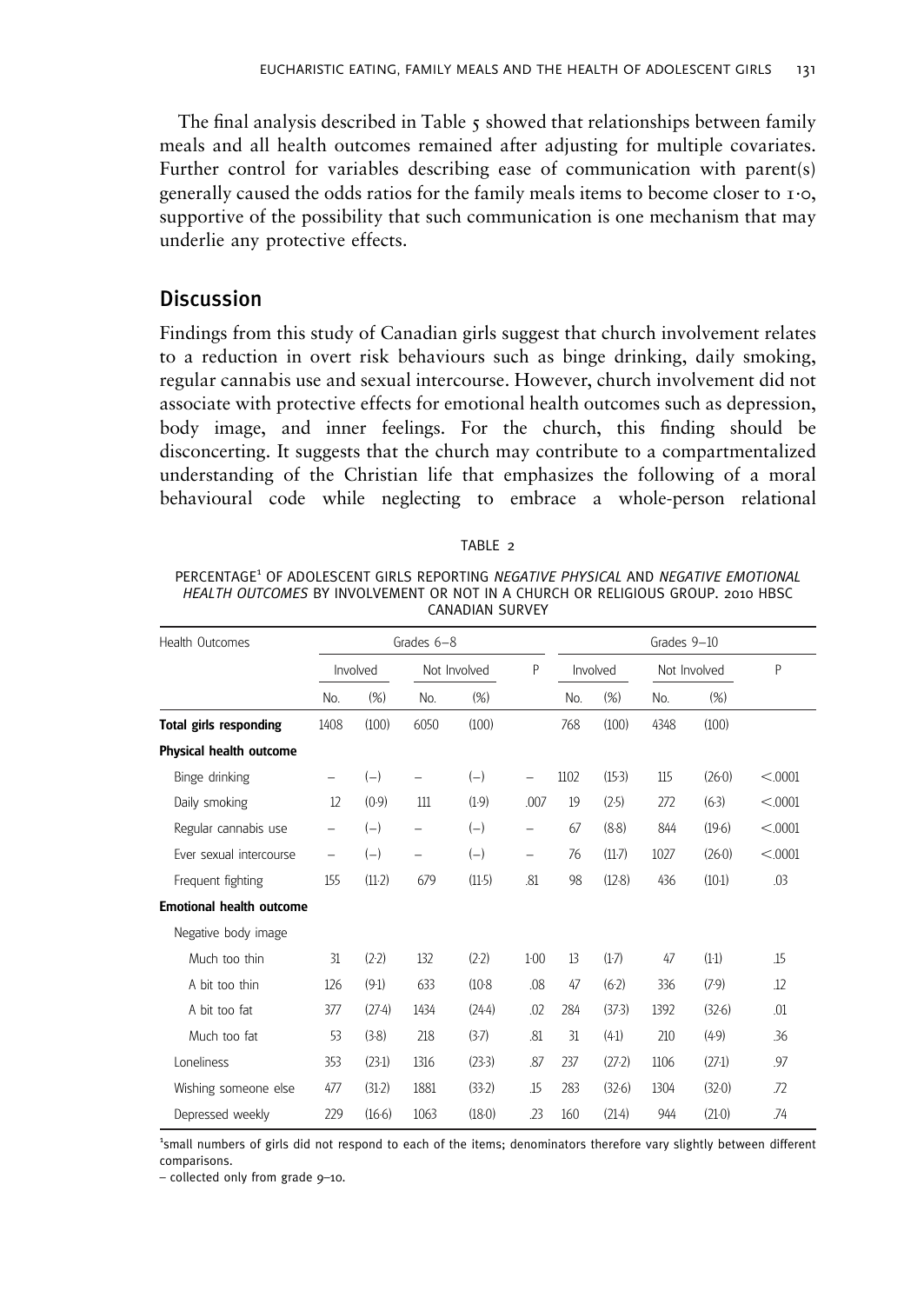TABLE 3

| Sample: Physical health outcome           |         |    |                |        |    | % Reporting Health Outcome by Number of Family Dinners Together |         |                | Trend                         |                   |
|-------------------------------------------|---------|----|----------------|--------|----|-----------------------------------------------------------------|---------|----------------|-------------------------------|-------------------|
|                                           | $\circ$ |    | $\sim$         | $\sim$ | 4  | $\sqrt{ }$                                                      | $\circ$ | $\overline{ }$ | $(95%$ Cl)<br>É               | (trend)<br>$\sim$ |
| Overall sample                            |         |    |                |        |    |                                                                 |         |                |                               |                   |
| Binge drinking (n=5,033)                  | ട്ട     | 20 | R              | 29     | ≅  | R                                                               | ഉ       |                | 0.88 (0.86 to 0.91)           | < 0001            |
| Daily smoking (n=12,524)                  | ∞       |    |                |        |    |                                                                 |         |                | $0.83(0.80)$ to $0.87$        | < 000             |
| Regular cannabis use (n=5,105)            | ≋       | 26 | ≌              | ನ      | ≍  | ≍                                                               |         |                | $0.86(0.83)$ to $0.88$        | < 000             |
| Ever sexual intercourse (n=4,662)         | ଛ       | 20 | 22             | 28     | ₹  | 24                                                              | ≌       |                | $(560 \text{ to } 280)$ 0.93  | < 0001            |
| Frequent fighting (n=12,456)              | ₽       | Б  | $\mathbf{r}$   | Π      |    |                                                                 | ≘       |                | (0.88 t0 0.93)<br>0.91        | < 0001            |
| Involved in church or religious group     |         |    |                |        |    |                                                                 |         |                |                               |                   |
| Binge drinking (n=751)                    | ಸ       |    | 22             | 斗      | ని |                                                                 |         |                | $0.80$ $(0.76$ to $0.84)$     | < 0001            |
| Daily smoking (n=2,140)                   |         |    |                |        |    |                                                                 |         |                | $0.80$ (0.69 to 0.92)         | 500               |
| Regular cannabis use (n=759)              | ₽       | 1  |                |        |    |                                                                 |         |                | 0.79(0.70 to 0.89)            | < 0001            |
| Ever sexual intercourse (n=655)           | R       | ని | ∞              |        |    |                                                                 |         |                | $0.80(0.72 \text{ to } 0.90)$ | 0002              |
| Frequent fighting (n=2,130)               | R       | ≌  |                | ≌      |    |                                                                 |         |                | (0.86 to 0.97)<br>0.91        | 500               |
| Not involved in church or religious group |         |    |                |        |    |                                                                 |         |                |                               |                   |
| Binge drinking (n=4,208)                  | ₩       | 20 | 28             | ଲ      | ≅  | 28                                                              |         | ⊵              | 0.89 (0.86 to 0.92)           | < 0001            |
| Daily smoking (n=10,183)                  | σ       |    |                |        |    |                                                                 |         |                | 0-84 (0-81 to 0-88)           | < 0001            |
| Regular cannabis use (n=4,272)            | ని      | 27 | $\overline{a}$ | 24     | R  |                                                                 | ₫       |                | 0-86 (0-83 to 0-89)           | < 0001            |
| Ever sexual intercourse (n=3,933)         | ଛ       | 51 | K              | ಸ      | జ  |                                                                 | ₽       | R              | $(160 01 880)$ I6.0           | < 000             |
| Frequent fighting (n=10,129)              | ≌       | FJ | 2              | ≘      | ≘  | 급                                                               | $\circ$ | $\circ$        | $(660 \text{ of } 880)$ 0.93  | < 0001            |

'OR: change in relative odds of health outcome for each additional family dinner eaten per week. 1OR: change in relative odds of health outcome for each additional family dinner eaten per week.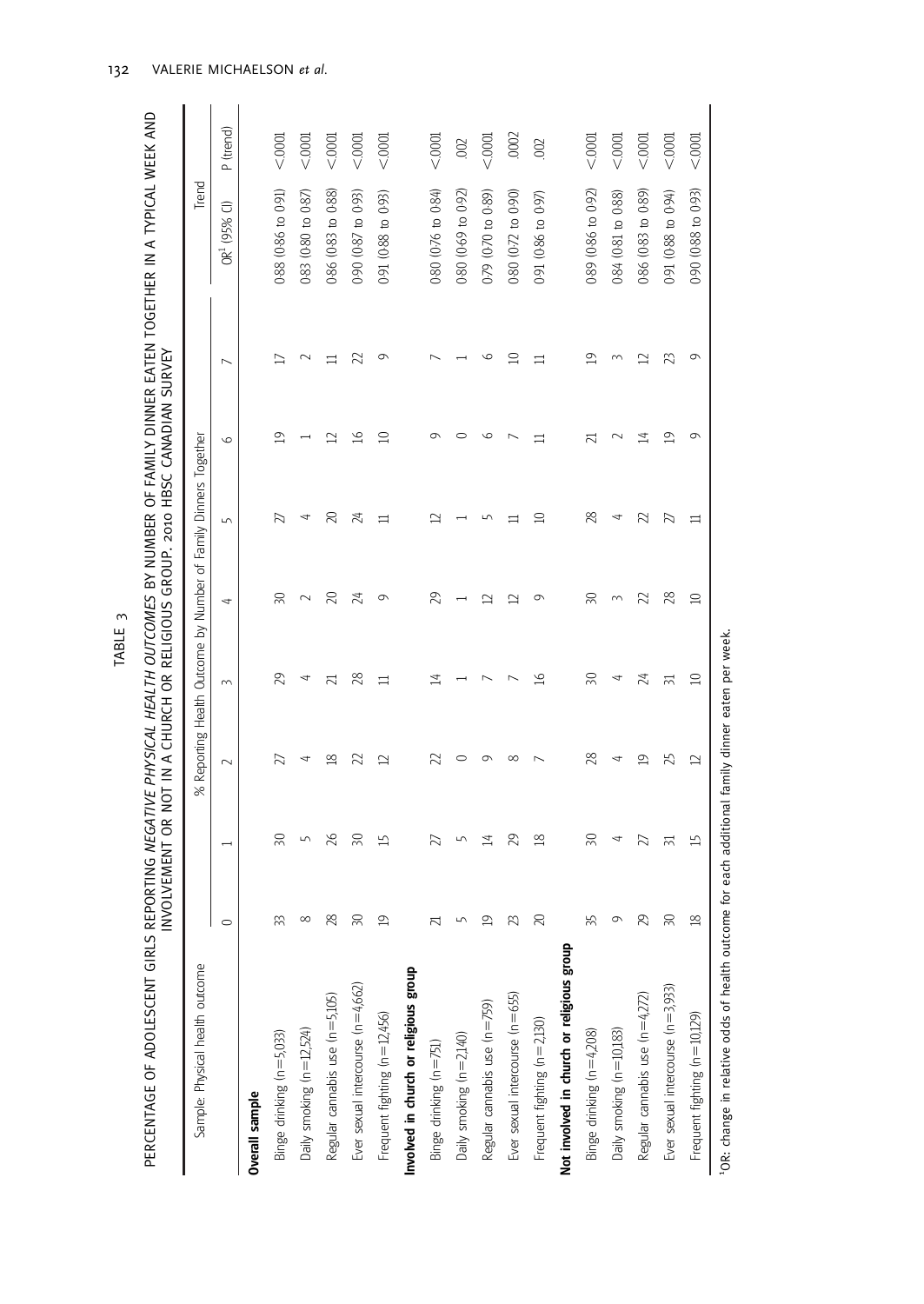| ۰ |  |
|---|--|
|   |  |
|   |  |
|   |  |

PERCENTAGE OF ADOLESCENT GIRLS REPORTING NEGATIVE *EMOTIONAL HEALTH OUTCOMES* BY NUMBER OF FAMILY DINNERS EATEN TOGETHER IN A TYPICAL WEEK AND<br>INVOLVEMENT INVOLVEMENT OR NOT IN A CHURCH OR RELIGIOUS GROUP. 2010 HBSC CANADI PERCENTAGE OF ADOLESCENT GIRLS REPORTING NEGATIVE EMOTIONAL HEALTH OUTCOMES BY NUMBER OF FAMILY DINNERS EATEN TOGETHER IN A TYPICAL WEEK AND INVOLVEMENT OR NOT IN A CHURCH OR RELIGIOUS GROUP. 2010 HBSC CANADIAN SURVEY

| Sample: Emotional health outcome                                                                            |               |                          | $\aleph$       |                                                                            |                                                        | Reporting Health Outcome by Number of Family Dinners Together      |               |                                                                                                                                                                           | Trend                                    |                                                                                                                                                                                                                                                                                                                                                                                                                                                                                               |
|-------------------------------------------------------------------------------------------------------------|---------------|--------------------------|----------------|----------------------------------------------------------------------------|--------------------------------------------------------|--------------------------------------------------------------------|---------------|---------------------------------------------------------------------------------------------------------------------------------------------------------------------------|------------------------------------------|-----------------------------------------------------------------------------------------------------------------------------------------------------------------------------------------------------------------------------------------------------------------------------------------------------------------------------------------------------------------------------------------------------------------------------------------------------------------------------------------------|
|                                                                                                             |               | $\overline{\phantom{0}}$ | $\sim$         | $\sim$                                                                     | 4                                                      | $\overline{1}$                                                     | $\circ$       | $\overline{\phantom{0}}$                                                                                                                                                  | Ξ<br>OR <sup>1</sup> (95%                | P (trend)                                                                                                                                                                                                                                                                                                                                                                                                                                                                                     |
| Overall sample                                                                                              |               |                          |                |                                                                            |                                                        |                                                                    |               |                                                                                                                                                                           |                                          |                                                                                                                                                                                                                                                                                                                                                                                                                                                                                               |
| Negative body image (n=12,182)                                                                              |               |                          |                |                                                                            |                                                        |                                                                    |               |                                                                                                                                                                           |                                          |                                                                                                                                                                                                                                                                                                                                                                                                                                                                                               |
| Much too thin                                                                                               |               |                          |                |                                                                            |                                                        |                                                                    |               |                                                                                                                                                                           | 0.95 (0.90 to 1.00                       |                                                                                                                                                                                                                                                                                                                                                                                                                                                                                               |
| A bit too thin                                                                                              |               |                          |                |                                                                            |                                                        |                                                                    |               |                                                                                                                                                                           | 1.05 (1.03 to 1.08)                      |                                                                                                                                                                                                                                                                                                                                                                                                                                                                                               |
| A bit too fat                                                                                               | ∞ ※ ♪ ⇔ ≠ ½   | 2mみ6み辺ぴ                  | 28辺5辺近辺        | $\sim \infty \otimes 4 \otimes 7$                                          | $\begin{array}{c}\n0 \\ 0 \\ 0 \\ 0 \\ 0\n\end{array}$ | $\begin{array}{c}\n 0.86 \\  0.87 \\  0.87 \\  0.87\n \end{array}$ | っぴょとぴせ        | $\sim$ $\equiv$ $\stackrel{<}{\sim}$ $\sim$ $\stackrel{<}{\sim}$ $\stackrel{<}{\sim}$ $\stackrel{<}{\sim}$ $\stackrel{<}{\sim}$ $\stackrel{<}{\sim}$ $\stackrel{<}{\sim}$ | 0.94 (0.92 to 0.95)                      |                                                                                                                                                                                                                                                                                                                                                                                                                                                                                               |
| Much too fat                                                                                                |               |                          |                |                                                                            |                                                        |                                                                    |               |                                                                                                                                                                           | 086 (083 to 089                          |                                                                                                                                                                                                                                                                                                                                                                                                                                                                                               |
| $onelines$ ( $n=12,235$ )                                                                                   |               |                          |                |                                                                            |                                                        |                                                                    |               |                                                                                                                                                                           | $(0.86 \text{ to } 0.89)$<br>0.87        |                                                                                                                                                                                                                                                                                                                                                                                                                                                                                               |
| Wishing someone else (n=12,275)                                                                             |               |                          |                |                                                                            |                                                        |                                                                    |               |                                                                                                                                                                           | (E60 o1 060) I60                         |                                                                                                                                                                                                                                                                                                                                                                                                                                                                                               |
| Depressed weekly (n=12,207)                                                                                 |               |                          |                |                                                                            |                                                        |                                                                    |               |                                                                                                                                                                           | $(0.86 \text{ to } 0.89)$<br>0.87        |                                                                                                                                                                                                                                                                                                                                                                                                                                                                                               |
| Involved in church or religious group                                                                       |               |                          |                |                                                                            |                                                        |                                                                    |               |                                                                                                                                                                           |                                          |                                                                                                                                                                                                                                                                                                                                                                                                                                                                                               |
| Negative body image (n=2,124)                                                                               |               |                          |                |                                                                            |                                                        |                                                                    |               |                                                                                                                                                                           |                                          |                                                                                                                                                                                                                                                                                                                                                                                                                                                                                               |
| Much too thin                                                                                               |               |                          |                |                                                                            |                                                        |                                                                    |               |                                                                                                                                                                           | $\,$ to 141) $\,$<br>(0.85)<br>0.97      |                                                                                                                                                                                                                                                                                                                                                                                                                                                                                               |
| A bit too thin                                                                                              | $ -$          |                          |                |                                                                            |                                                        |                                                                    |               |                                                                                                                                                                           | 0.98 (0.92 to 1.05)                      |                                                                                                                                                                                                                                                                                                                                                                                                                                                                                               |
| A bit too fat                                                                                               | ちくはに          |                          |                |                                                                            |                                                        |                                                                    |               |                                                                                                                                                                           | 0.97 (0.93 to 1.01)                      |                                                                                                                                                                                                                                                                                                                                                                                                                                                                                               |
| Much too fat                                                                                                |               |                          |                |                                                                            |                                                        |                                                                    |               |                                                                                                                                                                           | $(0.72 \text{ to } 0.87)$<br>0.79        |                                                                                                                                                                                                                                                                                                                                                                                                                                                                                               |
| Loneliness $(n=2,135)$                                                                                      |               |                          |                |                                                                            |                                                        |                                                                    |               |                                                                                                                                                                           | 0.82 to 0.89<br>0.85                     |                                                                                                                                                                                                                                                                                                                                                                                                                                                                                               |
| Wishing someone else (n=2,136)                                                                              |               | 19%7%のの                  | 26 25 26 26 27 | 57M6M48                                                                    | 1114122                                                |                                                                    | → 9 孔 5 路 % 8 |                                                                                                                                                                           | to 0.92<br>(0.85)<br>0.88                | $\begin{array}{c} \mathcal{Q} \\ \mathcal{Q} \\ \mathcal{Q} \\ \mathcal{Q} \\ \mathcal{Q} \\ \mathcal{Q} \\ \mathcal{Q} \\ \mathcal{Q} \\ \mathcal{Q} \\ \mathcal{Q} \\ \mathcal{Q} \\ \mathcal{Q} \\ \mathcal{Q} \\ \mathcal{Q} \\ \mathcal{Q} \\ \mathcal{Q} \\ \mathcal{Q} \\ \mathcal{Q} \\ \mathcal{Q} \\ \mathcal{Q} \\ \mathcal{Q} \\ \mathcal{Q} \\ \mathcal{Q} \\ \mathcal{Q} \\ \mathcal{Q} \\ \mathcal{Q} \\ \mathcal{Q} \\ \mathcal{Q} \\ \mathcal{Q} \\ \mathcal{Q} \\ \mathcal$ |
| Depressed weekly (n=2,111)                                                                                  |               |                          |                |                                                                            |                                                        | 5 6 7 8 8 7                                                        |               |                                                                                                                                                                           | $(0.80)$ to $0.88$<br>0.84               |                                                                                                                                                                                                                                                                                                                                                                                                                                                                                               |
| Not involved in church or religious group                                                                   |               |                          |                |                                                                            |                                                        |                                                                    |               |                                                                                                                                                                           |                                          |                                                                                                                                                                                                                                                                                                                                                                                                                                                                                               |
| Negative body image (n=10,056)                                                                              |               |                          |                |                                                                            |                                                        |                                                                    |               |                                                                                                                                                                           |                                          |                                                                                                                                                                                                                                                                                                                                                                                                                                                                                               |
| Much too thin                                                                                               |               |                          |                |                                                                            |                                                        |                                                                    |               |                                                                                                                                                                           | 0.94 (0.89 to 1.00)                      | $\frac{6}{2}$                                                                                                                                                                                                                                                                                                                                                                                                                                                                                 |
| A bit too thin                                                                                              |               |                          |                |                                                                            |                                                        |                                                                    |               |                                                                                                                                                                           | 107 (104 to 1:10)                        |                                                                                                                                                                                                                                                                                                                                                                                                                                                                                               |
| A bit too fat                                                                                               | $\frac{8}{2}$ |                          |                |                                                                            |                                                        |                                                                    |               |                                                                                                                                                                           | (0.91 to 0.94)<br>0.92                   |                                                                                                                                                                                                                                                                                                                                                                                                                                                                                               |
| Much too fat                                                                                                |               |                          |                |                                                                            |                                                        |                                                                    |               |                                                                                                                                                                           | 0-88 (0-85 to 0-91                       |                                                                                                                                                                                                                                                                                                                                                                                                                                                                                               |
| Loneliness $(n=10,100)$                                                                                     |               |                          | 2835832        | $\frac{1}{2} \otimes \mathbb{R} \rightarrow \mathbb{R} \otimes \mathbb{R}$ |                                                        | $N \circ R + R \times D$                                           | 19848819      | 2 1 2 2 2 2 4                                                                                                                                                             | 087 (085 to 089)                         |                                                                                                                                                                                                                                                                                                                                                                                                                                                                                               |
| Wishing someone else (n=10,139)                                                                             | $\supsetneq$  |                          |                |                                                                            |                                                        |                                                                    |               |                                                                                                                                                                           | (60000000)<br>0.92                       |                                                                                                                                                                                                                                                                                                                                                                                                                                                                                               |
| Depressed weekly (n=10,096)                                                                                 | $\frac{8}{2}$ |                          |                |                                                                            |                                                        |                                                                    |               |                                                                                                                                                                           | (0.90)<br>$\mathtt{Q}$<br>(0.86)<br>0.88 |                                                                                                                                                                                                                                                                                                                                                                                                                                                                                               |
| <sup>1</sup> OR: change in relative odds of health outcome for each additional family dinner eaten per week |               |                          |                |                                                                            |                                                        |                                                                    |               |                                                                                                                                                                           |                                          |                                                                                                                                                                                                                                                                                                                                                                                                                                                                                               |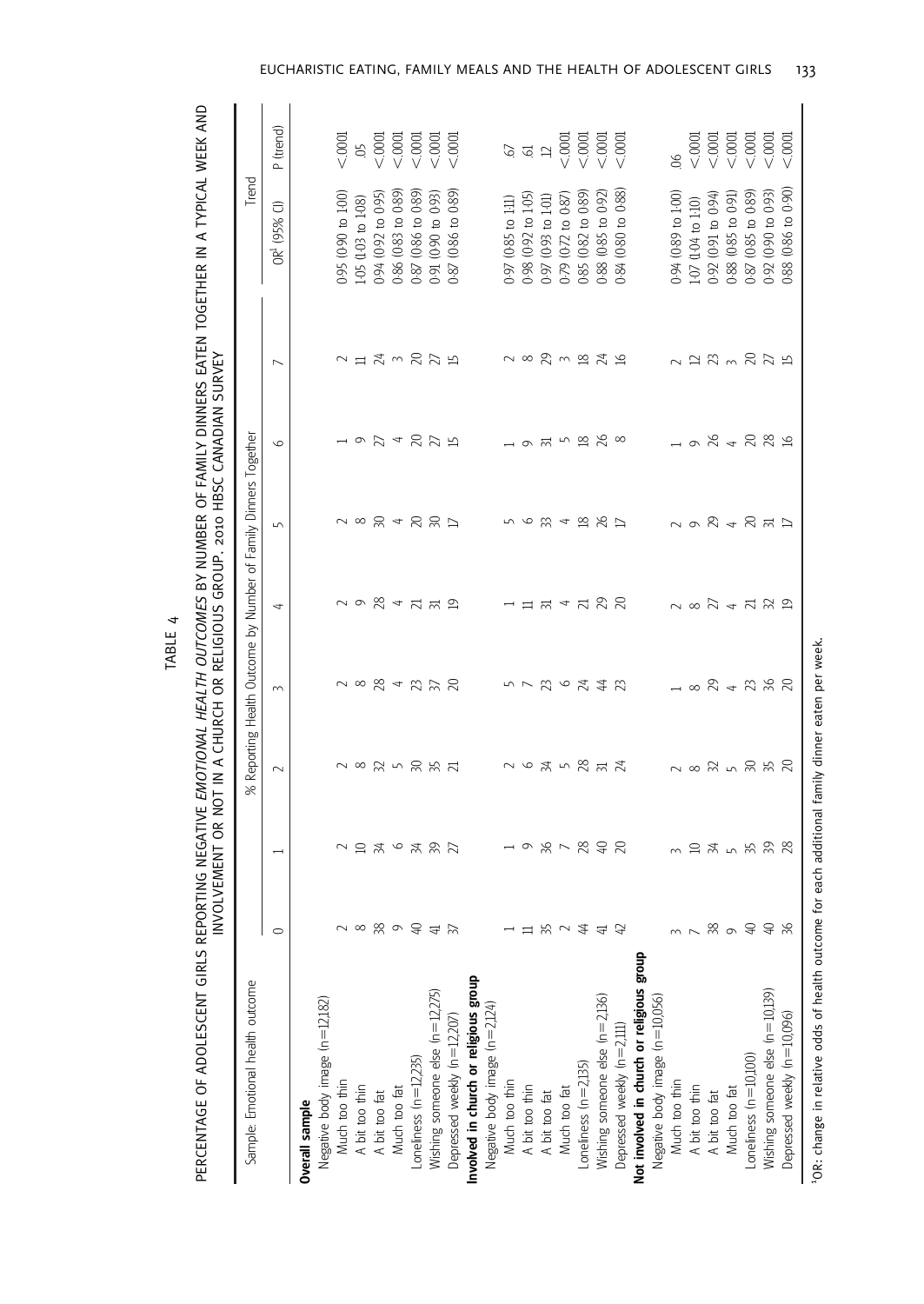experience of God that calls forth the engagement of every part of our lives, including emotional well-being. This in turn suggests the need for a more integrative message and practice from church-based ministries.

Second, our findings demonstrated a clear and consistent protective relationship between girls' participation in family meals and both lower participation in risk behaviours and better emotional well-being. Such effects were observed consistently in both church involved and uninvolved adolescent girls. Hence, the family meal can be viewed as a positive norm in families inside and outside of the church, and encouragement of this practice should be considered as part of a novel approach to church ministry that has the potential to make a positive and powerful contribution to girls, including to their overall health.

# Theological Reflections on Family Meals

Christian theology is constructed via interpretations of the biblical source, theological and church tradition, reason and experience. How these sources are understood and used is the subject of much debate. For the purposes of this article, we will consider some scriptural references to meals and the tradition of the Eucharist. Due to the brevity of this article, only two of these sources will be explored as they directly address the consumption of meals and are relevant to most Christian traditions. Throughout this brief discussion the theme of relational justice is pronounced. This theological reflection is meant to serve as a modest bridge between ecclesial practice and the findings of our study.

Throughout the biblical narrative, eating a meal in community has special significance. Some examples include Psalm 34:8, in which eating is an invitation to experience God's goodness, and Psalm 104, which helps us to see food, and by extension meals, as gifts from God, tangible examples of God's provision and care for humanity. Other parts of the biblical narrative make clear the connection between eating and issues of justice such as the protection of vulnerable populations. The biblical source connects human flourishing to participation in feeding the hungry and satisfying the needs of the vulnerable (Isa. 58). These portrayals of justice and food can help illuminate the significance of family meals for our study population of adolescent girls.

The Jesus stories continue this theme. Relational justice issues such as exclusion, degradation, rejection, oppression and violence are connected often to meals. Scripture includes accounts of Jesus: eating with strangers and outcasts (Lk. 14:12–14); ensuring that the most vulnerable in society were cared for and fed (Matt. 25:34–36); challenging marginalizing social norms around the place of women (Lk. 10:38–42); celebrating extravagantly (John 2:1–11); demonstrating the value of fasting (Matt. 4:1–11); and the overall cultivating of hospitality and inclusivity. Virgilio Elizondo writes: ''By freely eating with everyone, [Jesus] breaks and challenges all the social taboos that keep people apart'' (Elizondo, 2000: 83). These acts give life and provide a context in which life and health can flourish.

Theologian Norman Wirzba has authored an important recent theological and ethical examination of communal eating. In his book Food and Faith, Wirzba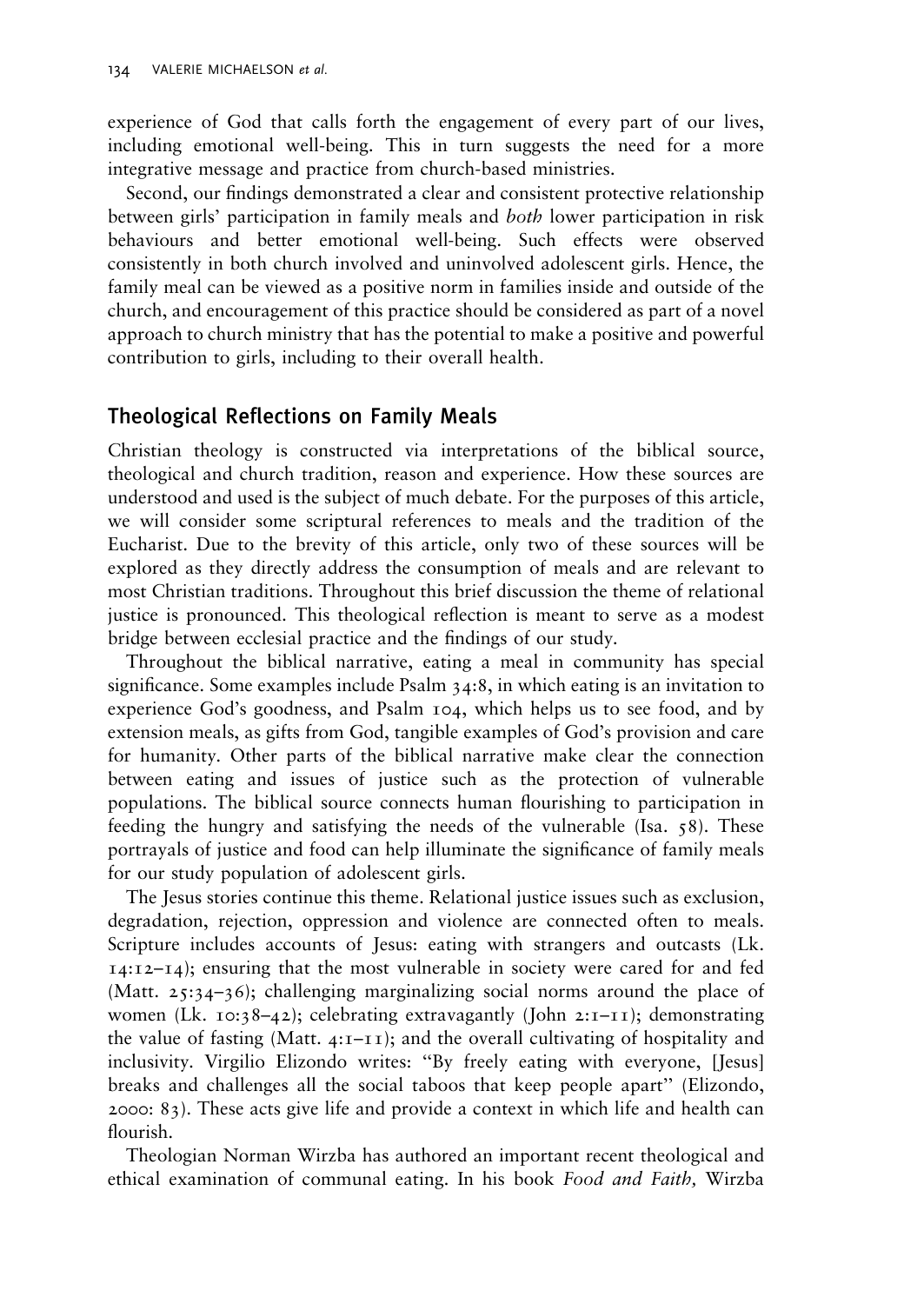

figure 1 Percentage of adolescent girls reporting regular cannabis use by number of family dinners (0 to 7) eaten in a typical week and involvement in church or religious groups.

argues that while shared meals make up the heart of many biblical encounters, it is in the Eucharistic meal that ''we receive the nurture and training we need to become people who participate in his healing and reconciling ways with the world'' (Wirzba, 2011: 149). Wirzba further argues that the ritualized character of the Eucharist can cause us to forget the early church evidence that this supper (rooted in the Passover celebration) was a coming together of Jesus' followers to



figure 2 Percentage of adolescent girls reporting loneliness by number of family dinners (0 to 7) eaten in a typical week and involvement in church or religious groups.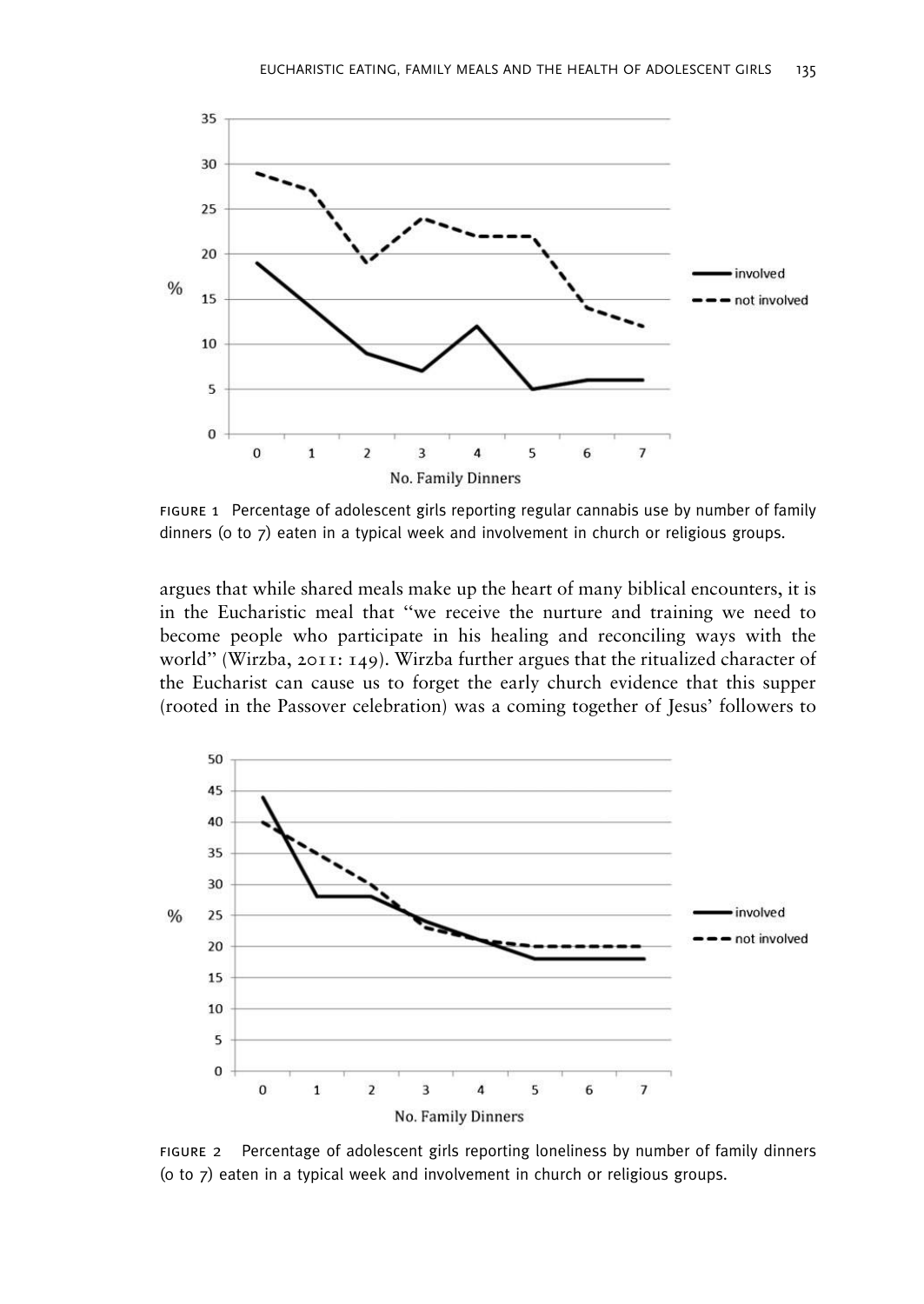|                                        |      |                                     | HBSC SURVEY.   |                                                                                                  |                |                                 |  |
|----------------------------------------|------|-------------------------------------|----------------|--------------------------------------------------------------------------------------------------|----------------|---------------------------------|--|
| Health outcome being predicted         |      |                                     |                | Relative odds (OR) and 95% confidence interval (CI) per unit increase in family dinners per week |                |                                 |  |
|                                        |      | Model 1: Bivariate                  |                | Model 2: Adjusted <sup>A</sup>                                                                   |                | Model 3: Mediation <sup>B</sup> |  |
|                                        | É    | $(95%$ CI                           | ิธี            | $(95%$ CI)                                                                                       | È              | $(95%$ Cl                       |  |
| Physical health outcomes               |      |                                     |                |                                                                                                  |                |                                 |  |
| Binge drinking                         | 0.88 | $(0.86 \text{ to } 0.91)$           | 0.90           | (0.88 t0 0.93)                                                                                   | 0.91           | (0.88 to 0.94)                  |  |
| Daily smoking                          | 0.83 | $(0.80)$ to $0.87$                  | 0.86           | (0.82 to 0.90)                                                                                   | 0.86           | $(0.82 \text{ to } 0.90)$       |  |
| Regular cannabis use                   | 0.86 | $(0.83)$ to $0.88$                  | 0.89           | $(0.87)$ to 0.93)                                                                                | 0.91           | $(0.88 \text{ to } 0.94)$       |  |
| Sexual intercourse                     | 0.90 | $(0.87)$ to 0.93)                   | 0.93           | $0.90$ to $0.96$                                                                                 | 0.93           | $(0.90 \text{ to } 0.96)$       |  |
| Frequent fighting                      | 0.91 | $(0.88 \text{ to } 0.93)$           | C <sub>6</sub> | $(0.90 \text{ to } 0.95)$                                                                        | 0.94           | $(0.92 \text{ to } 0.97)$       |  |
| Emotional health outcomes              |      |                                     |                |                                                                                                  |                |                                 |  |
| Negative body image <sup>A</sup>       |      |                                     |                |                                                                                                  |                |                                 |  |
| Much too thin                          | 0.95 | (0.90 to 1.00)                      | 0.95           | (0.90 to 1.00)                                                                                   | 0.95           | $(0.89 \text{ to } 1.01)$       |  |
| A bit too thin                         | 105  | $(1.03 \text{ to } 1.08)$           | 1.03           | (1.00 to 1.06)                                                                                   | 103            | $(1-00 to 1-06)$                |  |
| A bit too fat                          | 0.94 | $(0.92 \text{ to } 0.95)$           | 0.96           | (0.94 to 0.98)                                                                                   | $6 - 0$        | $(660 \text{ o } 960)$          |  |
| Much too fat                           | 0.86 | $(0.83)$ to $0.89$ )                | 0.90           | $(0.87 \text{ to } 0.94)$                                                                        | 0.92           | $(0.88 \text{ to } 0.96)$       |  |
| Loneliness                             | 0.87 | (0.86 to 0.89)                      | 0.90           | (0.88 t 0.91)                                                                                    | C <sub>6</sub> | $(6.0 \text{ to } 0.60)$        |  |
| Wishing they were someone else         | 0.91 | (0.90 to 0.93)                      | (0.9)          | $(0.92 \text{ to } 0.95)$                                                                        | 0.96           | $(0.94 \text{ to } 0.97)$       |  |
| Depressed or feeling low               | 0.87 | $(0.86 \text{ to } 0.89)$           | 0.91           | $(0.89 \text{ to } 0.92)$                                                                        | 0.94           | (0.92 to 0.96)                  |  |
| Andiusted for age code economic status |      | immiaration atatua family atrusture |                |                                                                                                  |                |                                 |  |

RESULTS OF MULTIPLE LOGISTIC REGRESSION ANALYSIS EXAMINING NUMBER OF FAMILY DINNERS EATEN TOGETHER (RANGE o THROUGH 7) AS A PREDICTOR OF PHYSICAL<br>THEN EMOTIONAL OUTCOMES IN ADOLESCENT GIRLS, AND THE ROLE OF COMMUNICATION W RESULTS OF MULTIPLE LOGISTIC REGRESSION ANALYSIS EXAMINING NUMBER OF FAMILY DINNERS EATEN TOGETHER (RANGE 0 THROUGH 7) AS A PREDICTOR OF PHYSICAL THEN EMOTIONAL OUTCOMES IN ADOLESCENT GIRLS, AND THE ROLE OF COMMUNICATION WITH MOTHERS AND/OR FATHERS AS A POTENTIAL MEDIATOR, 2010 CANADIAN

TABLE 5

Aajustea ror: age, socio-economigratus, immigratus, ramiy structure. AAdjusted for: age, socio-economic status, immigration status, family structure. BAdjusted for: all covariates in model 2, plus communication with parent(s).

<sup>9</sup>Adjusted for: all covariates in model 2, plus communication with parent(s).<br>'OR: change in relative odds of health outcome for each additional family dinner eaten per week. 1OR: change in relative odds of health outcome for each additional family dinner eaten per week.

136 VALERIE MICHAELSON et al.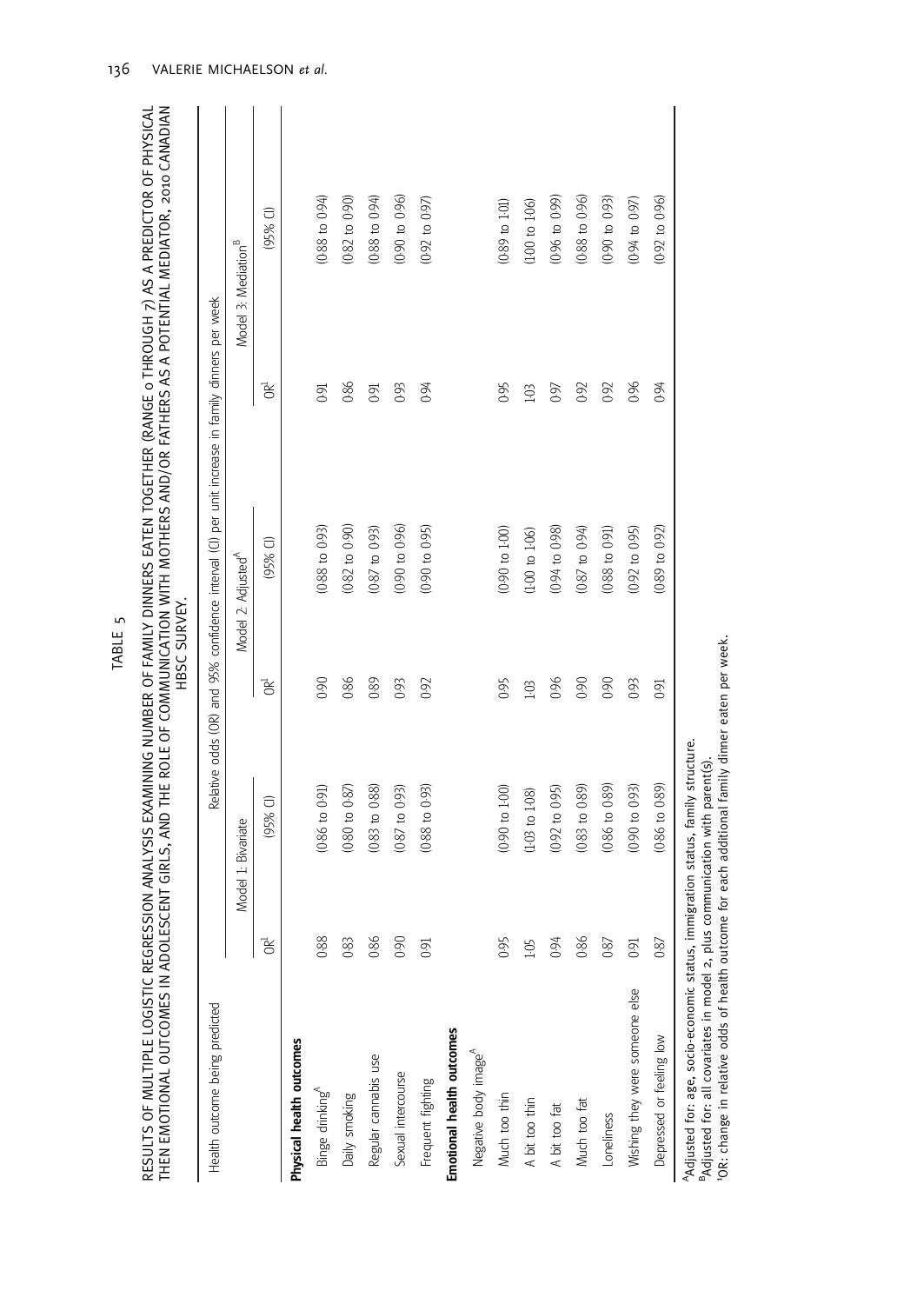eat an ordinary meal, and through this act of communal eating to obtain the strength and sustenance needed to bear witness to Christ's transformative, reconciling and healing way of engaging with this world. By beginning this meal with washing his disciples' feet, Jesus emphasizes the potential of the meal to be a physical embodiment of a self-giving love that serves others. From a theological perspective, ''the eucharist is one of the clearest examples of the traditional union of spirit and matter'' (Wirzba, 2011: 7). The human person is a holistic creation in which there can be no clear division between spirit and body.

Perhaps one of the most important points here is that the meal Jesus shared with his disciples was about the goodness of eating food in family community. The disciples were, in many ways, family for Jesus. The biblical account does not describe an elaborate ritual of laying out the cutlery just so or folding the napkins in the proper manner. Rather it was about nourishing the spirit with relationship and the body with food. While eating practices can lead to isolation, negative relationships with our bodies and anxiety, a Eucharistic model of eating can transform eating practices. Such a model is profoundly relational, and thereby raises a host of ethical questions about eating communally and the health and wellbeing of each person involved.

#### The Family Meal as a Theologically Sound Health Intervention

Family dinners can also be seen as a signature of a wide range of social and spiritual influences on adolescent health. The cooperative, communal act of meal preparation and time spent together at the dinner table are valuable social influences on adolescent development (Fulkersonet al. 2010). Psychological research in this area has found that adolescents tend to be healthier, happier and better adjusted in families that maintain open lines of communication, where the parents are neither punitive nor aloof but rather affectionate and involved in their children's lives, and where parents set clear, consistent rules (Baumrind, 1991). Therefore, families that protect this time around the family meal and make it a reliable fixture of family life probably confer several social advantages to their adolescent children. In contrast, families that rarely dine together might lack the structure and climate that are known to support adolescent health. These findings are also consistent with a sociological research on social support and the related concept of ''social capital'' (e.g. Kawachi et al.2008). This work has shown that more socially isolated adolescents tend to have poor emotional and physical health and lower well-being (Elgar et al., 2010; Morgan and Haglund, 2009). Family meals can give adolescents opportunities to express concerns, to learn from their parents and siblings, to feel valued and supported, and to connect to something that is bigger than themselves.

While evidence for the protective effect of the family meal is compelling, there remains a great deal of speculation about what it is about family meals that protects. While family communication may partially account for this trend, Elgar et al. demonstrate that the protective effect is present even where poor family communication exists (2013). Eisenburg *et al.* suggest that family meals provide opportunities to discuss risk behaviours with children as well as to model coping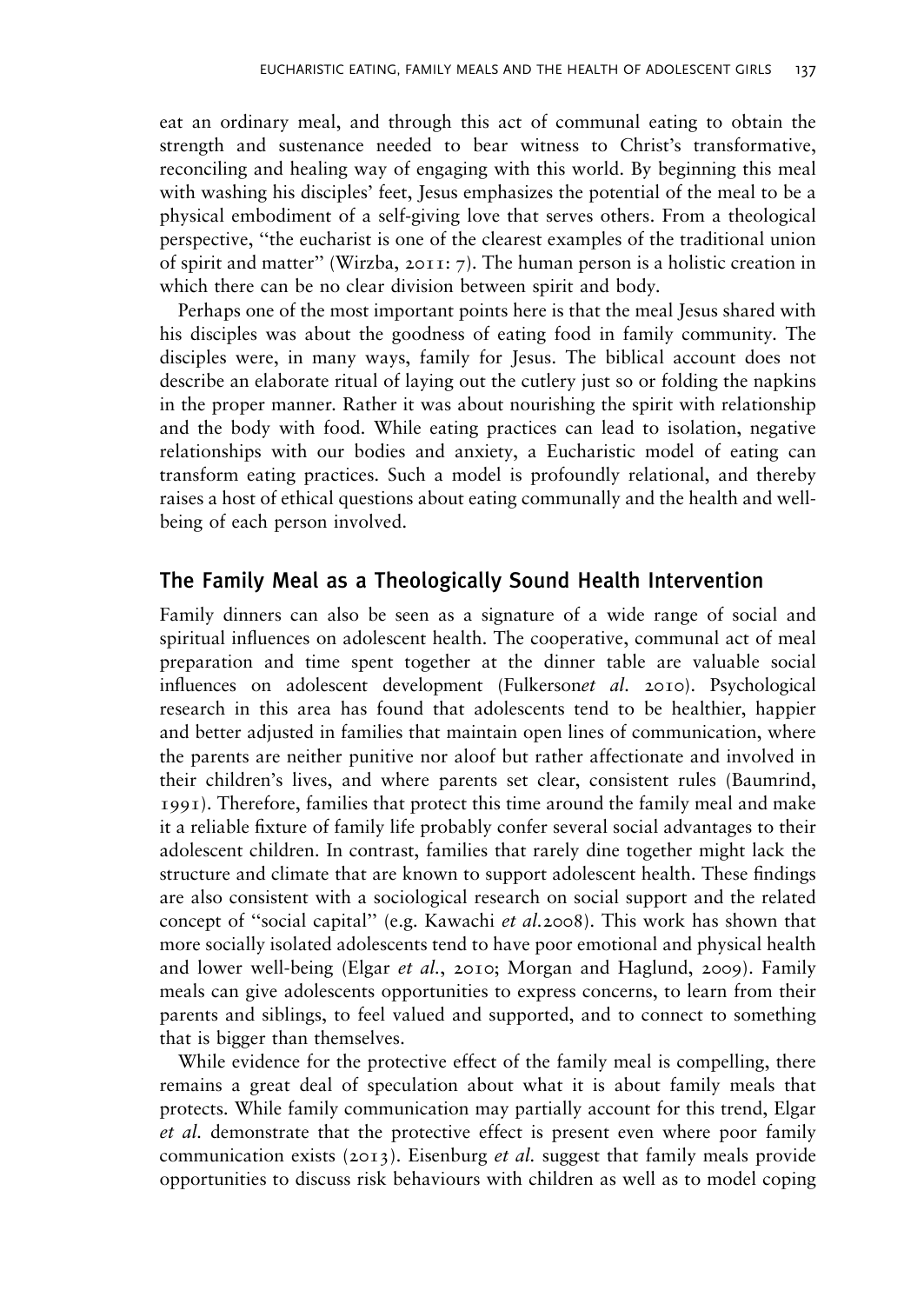strategies and health behaviours (2004), findings that may be explained by the quality of parent/child communication and parental behaviour. Further, a fiveyear, longitudinal study of adolescent girls discovered that eating five or more family meals per week had a protective effect around disordered eating, even after adjusting for factors such as sociodemographic characteristics, body mass index and family connectedness (Newark-Sztainer et al., 2008). While much is unknown about the mechanisms that underlie the protective effect, it is possible that it is related to settings that foster communication, shared values and decisions, organization and togetherness.

Theological reflection causes us to wonder if there is more that happens in communal eating than can be measured in an empirical study. French sociologist Jean-Claude Kaufmann argues that in the West, the history of the meal is closely linked to Christianity, and in particular, to the Pauline texts. He writes: ''in all societies, since the beginning of time, sharing a meal has been a way to seal friendship and peace, to forge social ties…The primary forms of kinship…were concretely created by the sense of familiarity surrounding meals'' (Kaufmann, 2006: 65). In eating, much more happens than the satisfying of physical hunger, and a meal can be an important part of community, fundamentally building people up and contributing to their personhood. Chester argues that meals have the power to shape and reshape community, particularly in terms of shifting power relationships in which a leader becomes one who serves. Moreover, he suggests that when they are included around a meal table, the marginalized cease to be marginalized, the lonely cease to be lonely and strangers become friends: people slow down, the possibility for conflict to be resolved occurs and relationships are developed and nurtured (Chester, 2011). Table fellowship, argues Wirzba, makes possible ''genuine encounters with others'' and is ''among the most powerful ways we know to extend and share in each other's lives'' (2011: 148). Sharing a meal with others potentially meets our deep needs to be fed and to belong, and nurtures us at the core of what it is to be human.

In both theological and health promotion research, there is still a great deal to understand about the origins of these protective effects. However, the evidence for the effects is so compelling that health researchers have put forward the idea of family meal-based health interventions. Nemakr-Sztainer et al. call for health professionals to reinforce the benefits of family meals and to help families set realistic goals for increasing family meal frequency given time constraints, to explore ways to enhance the atmosphere at family meals and discuss strategies for creating healthful and easy-to-prepare family meals (2008), Fiese and Schwartz propose age-appropriate activities for family to encourage communication during mealtime (e.g., turning off televisions and mobile phones and having children help prepare food) (2008). A study from Quebec proposes that nutrition interventions focus on the social aspect of meals, and recommends that parents allow sufficient time for eating and encourage sitting down to eat at roughly the same time every day and avoiding conflicts during meals (Institute de la Statistique du Quebec, 2005).

Despite strong theological arguments for the centrality of communal eating as a response to the Christian life, and despite the compelling health-based evidence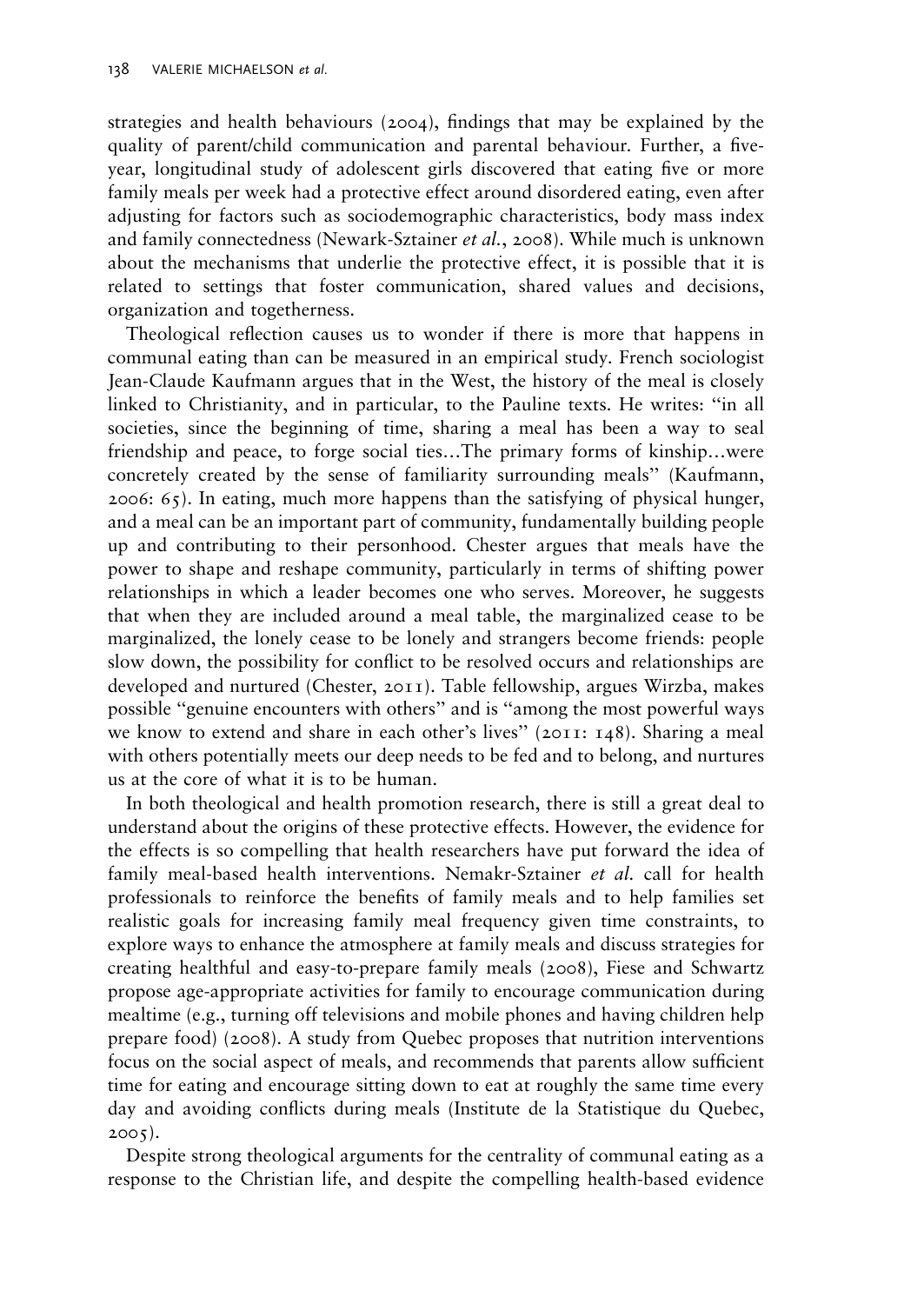that family meals benefit children in many ways, the church has yet to invest meaningful energy into resource development and to prioritize the formulating of theological messages that encourage regular participation in a family meal, or other forms of communal eating. The results of this study suggest that intentional and regular shared meals at churches, for example, could be one important way to model what a ''family'' meal might look like. Also, the church then reinforces the messages that both eating and community are good.

Strategies outlined above are an excellent starting place for church-based interventions. Further, communal eating as experienced in the family meal has the potential to be a place and time in which participants are drawn more deeply into a life of hospitality, inclusion and love in a way that is life affirming. The church could make a unique contribution to the promotion of family meal-based interventions by way of suggesting the potential of communal eating as a benefit not just for individuals but for the whole community (including those who are marginalized, excluded and hungry).

Regardless of the membership that constitutes the family, communal eating around a family table offers an opportunity to practice hospitality, including inviting those who are marginalized into our homes; to serve others and to be served; to meaningfully contribute to family life; to experience and express gratitude; to participate in meaningful ritual and to be nurtured by sharing stories of life. Moreover, communal eating offers us the opportunity to think about ethical issues around eating: that how we eat, what we eat and with whom we eat are responses to God's gifts of life to us and also impact the lives of others.

Some caution is warranted in this thinking. Family meals could become a legalistic practice based on following strict rules or a backward attempt to preserve a more traditional world. Both the culture in which we live, and the institution of the family are undergoing transformation and some structures around the family meal will (and need to) change as well. There are opportunities for the church to offer leadership in terms not of clinging to past structures, but modelling creative ways of eating that are life affirming, and rooted in the generous hospitality, radical inclusion, joyful celebration and deep reconciliation that is shown to us by Jesus. If this were the norm in the culture of the church, we would potentially expect to see a relationship between involvement and powerful health benefits in the lives of adolescent girls (and indeed, all children). This would be not only in terms of decreased participation in some destructive risk behaviours, but extend into the whole of their lives, including higher levels of emotional well-being.

Encouraging family meals as a response to the life and teachings of Jesus is one way of embracing an integrative theology that takes seriously the whole of our embodied reality and that extends spiritual practices for young people beyond church walls. The theological and ethical nature of communal eating suggests additional potential explanations for the powerful protective effect of the family meal. Along with health professionals, religious leaders have a role to play in conveying the powerful benefits of communal eating to young people in our contemporary world. These include potential benefits across all the domains of health: social, emotional, physical and spiritual (Vader, 2006).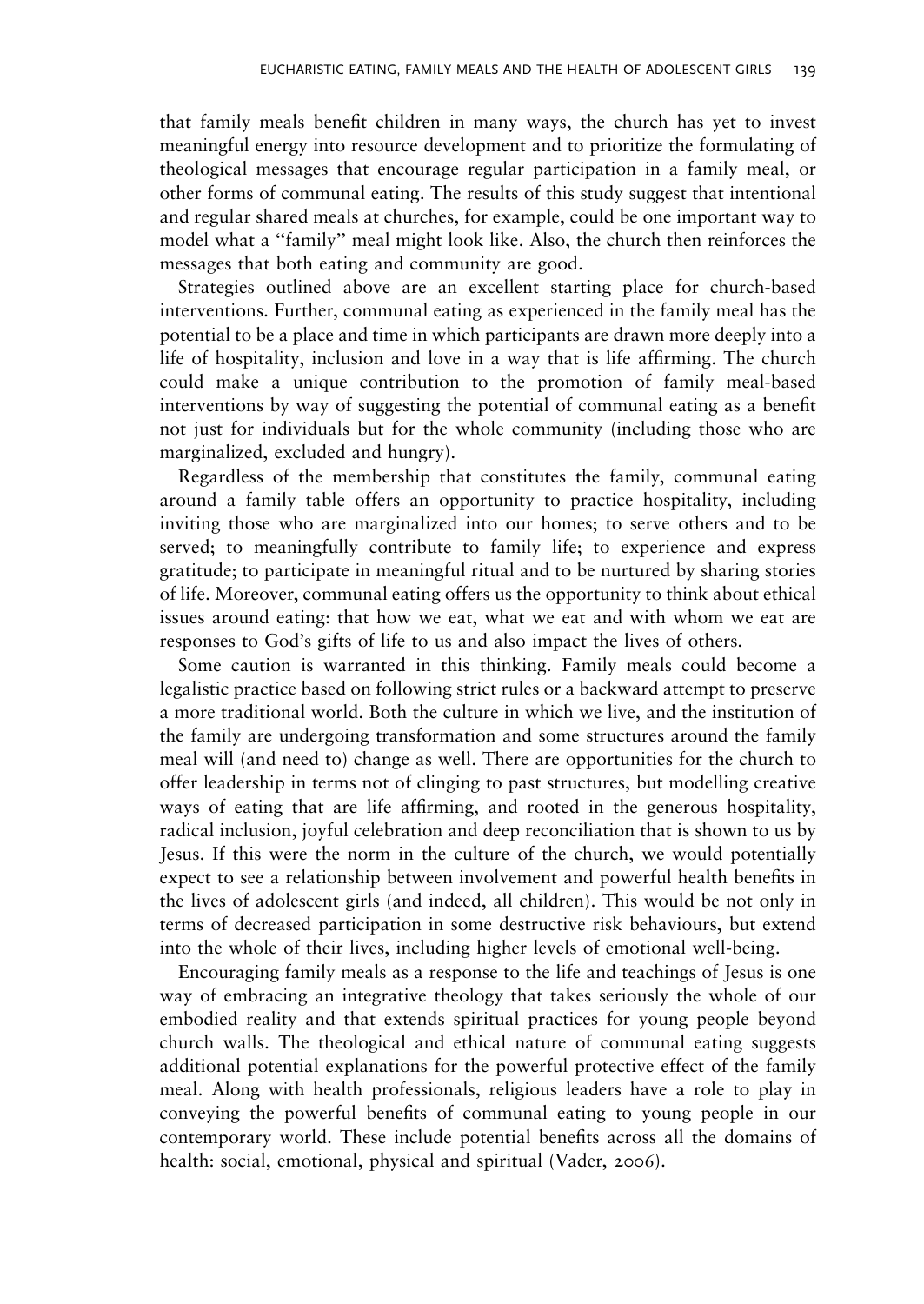Strengths of this national study include its novelty to the field of practical theology, its focus on health among the under-studied yet vulnerable population of adolescent girls, and its convincing demonstration of known strong consistent health patterns, both emotional and behavioural, associated with church involvement and also with participation in family meals. Its trans-disciplinary nature combines recent thinking from the health sciences, psychology and theological fields, resulting in a recommendation for church-based interventions that encourage family meals and could help adolescent girls to thrive.

Limitations of this study include the depth of understanding that can come from a quantitative study with fixed measures for a topic of such complexity. Further study, both quantitative and qualitative, is needed to provide this depth. One way forward is to use tools of qualitative and ethnographic research to understand more deeply what adolescents, both girls and boys from a range of cultures, are experiencing in terms of communal eating. The benefits of these kinds of study would be a deeper and more nuanced understanding of what is happening in the lives of young Canadians and their relationship to family meals. This needs to be extended to both church involved and non-involved young people, as well as young people from a diversity of religious traditions. Such expansion in thinking and scope would more clearly point to practical opportunities to help young people through understanding potential relationships between faith experience and communal eating.

Our study is further limited by its measures of church affiliation and involvement. Our sample of church-involved adolescents included a small proportion of young people who are affiliated with other religions. We had no information with respect to individual church denominations and their theological emphases, as well as the nature and depth of involvement in these church groups. More nuanced measures are required to determine whether relationships between family meals and the indicators of health are more pronounced or even attenuated within these more specific church groups and activities.

# Conclusion

This study presents a conversation between theology, church practice and current health research. That our findings did not demonstrate associations between current church engagement and the emotional health of Canadian adolescent girls suggests the need for more integrative message and practice. Findings confirmed the strong protective relationship between regular participation in the family meal and health benefits in the same population. Drawing on health research and theological/ethical reflection, we argue that encouraging regular participation in the family meal is a natural and potentially powerful spiritual practice that could specifically benefit adolescent girls. Throughout the biblical narrative, people gather around meals. Consistently, the pattern of God's love and care for their bodily needs are part of care for the whole of their human personhood. In the Eucharist, Jesus offers us a pattern of eating that draws all participants into new life. As Wirzba insists, when our home table is rooted in this one meal, ''Christians learn what it is to be present to and responsible for each other. In their economies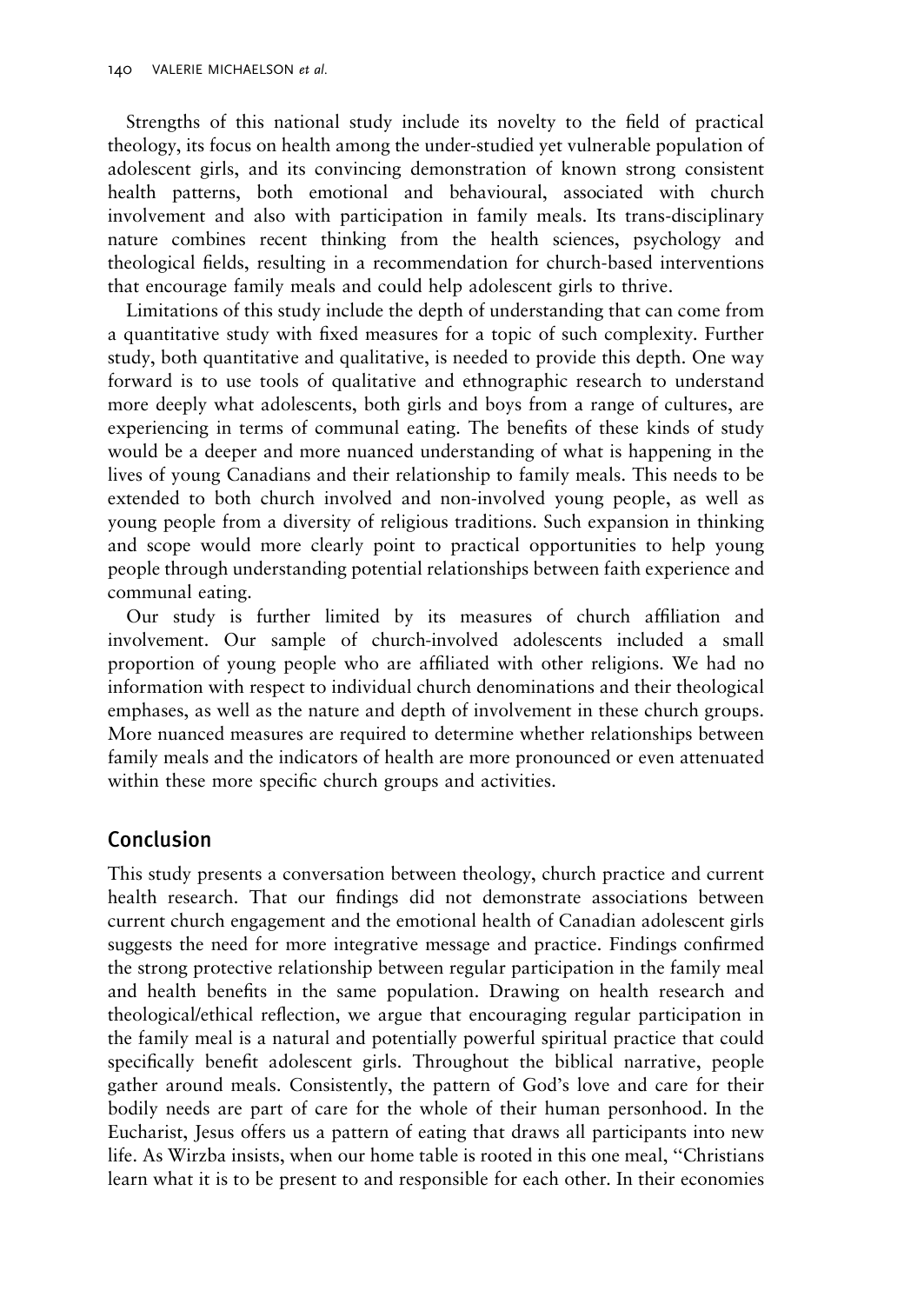of food production and consumption they are to testify to life rather than death'' (Wirzba, 2011: 153).

Our hope in this study was to provide new insights into the importance of family meal practices and the health of families, and by extension what it might mean for the church to encourage family meals as a healthy response to living the Christian life. By helping families understand the importance of the family meal as a spiritual practice that is rooted in the life and teaching of Jesus, and by providing practical, ethically grounded and theologically rich tools for practicing the family meal in our busy culture, this study has the potential to contribute to the overall holistic health of young people within and outside the church.

# Acknowledgements

The Public Health Agency of Canada and Health Canada funded Cycle 6 of the Health Behaviour in School-Aged Children Survey in Canada. Additional support for this analysis included operating grants from the Canadian Institutes of Health Research (CIHR Grant MOP 97962; CIHR/HSF Grant PCR 101415; CIHR Grant FRN 130379 ).The funders had no role in study design, data collection and analysis, decision to publish, or preparation of the manuscript. International coordinator of the HBSC survey is Dr Candace Currie, University of St Andrews, Scotland. The international databank manager is Dr Oddrun Samdal, University of Bergen, Norway. The Canadian principal investigators of HBSC are Drs John Freeman and William Pickett, Queen's University.

# References

- Baumrind, D. 1991. "The Influence of Parenting Style on Adolescent Competence and Substance Use," *[Journal](http://www.maneyonline.com/action/showLinks?crossref=10.1177%2F0272431691111004)* [of Early Adolescence](http://www.maneyonline.com/action/showLinks?crossref=10.1177%2F0272431691111004) 11: 56–95.
- Chester, T. 2011. A Meal with Jesus: Discovering Grace, Community, and Mission Around the Table. Wheaton, Il: Crossway.
- Cohen, S. and G. McKay. 1984. ''Social Support, Stress and the Buffering Hypothesis: A Theoretical Analysis.'' In Handbook of Psychology and Health, A. Baum, S. E. Taylor and J. E. Singer (eds.): 253–267. Hillsdale, NJ: Psychology Press.
- Currie, C., C. Zanotti, A. Morgan, D. Currie, M. de Looze, C. Roberts, O. Samdal, O. R. F. Smith, and V. Barnekow (eds.). 2012. Social Determinants of Health and Well-Being Among Young People. Health Behaviour in School-Aged Children (HBSC) Study: International Report from the 2009/2010 survey No. 6. Copenhagen: WHO Regional Office for Europe. (Health Policy for Children and Adolescents, 2012.)
- Eisenburg, M. E., R. E. Olson, D. Neumark-Sztainer, M. Story, and L.H. Bearinger. 2004. ''Correlations Between Family Meals And Psychosocial Well-Being Among Adolescents." Archives of Pediatrics & Adolescent Medicine 158.8: 792–6.
- Elgar, F., W. Craig, and S. Trites. 2012. ''Family Dinners, Communication, and Mental Health in Canadian Adolescents." Journal of Adolescent Health 52.4: 433-8. doi: 10.1016/j.jadohealth.2012.07.012.
- Elgar, F., S. J. Trites, and W. Boyce. 2010. ''Social Capital Reduces Socio-Economic Differences in Child Health: Evidence from the Canadian Health Behaviour in School-Aged Children Study,'' Canadian Journal of Public Health 101: Suppl 3:S23–7.
- Elizondo, V. 2000. The Future is Mestizo: Life Where Cultures Meet. Boulder: University of Colorado Press.
- Fiese, B. H. and M. Schwartz. 2008. ''Reclaiming the Family Table: Mealtimes and Child Health and Wellbeing,'' Social Policy Report 12.4: 1–19.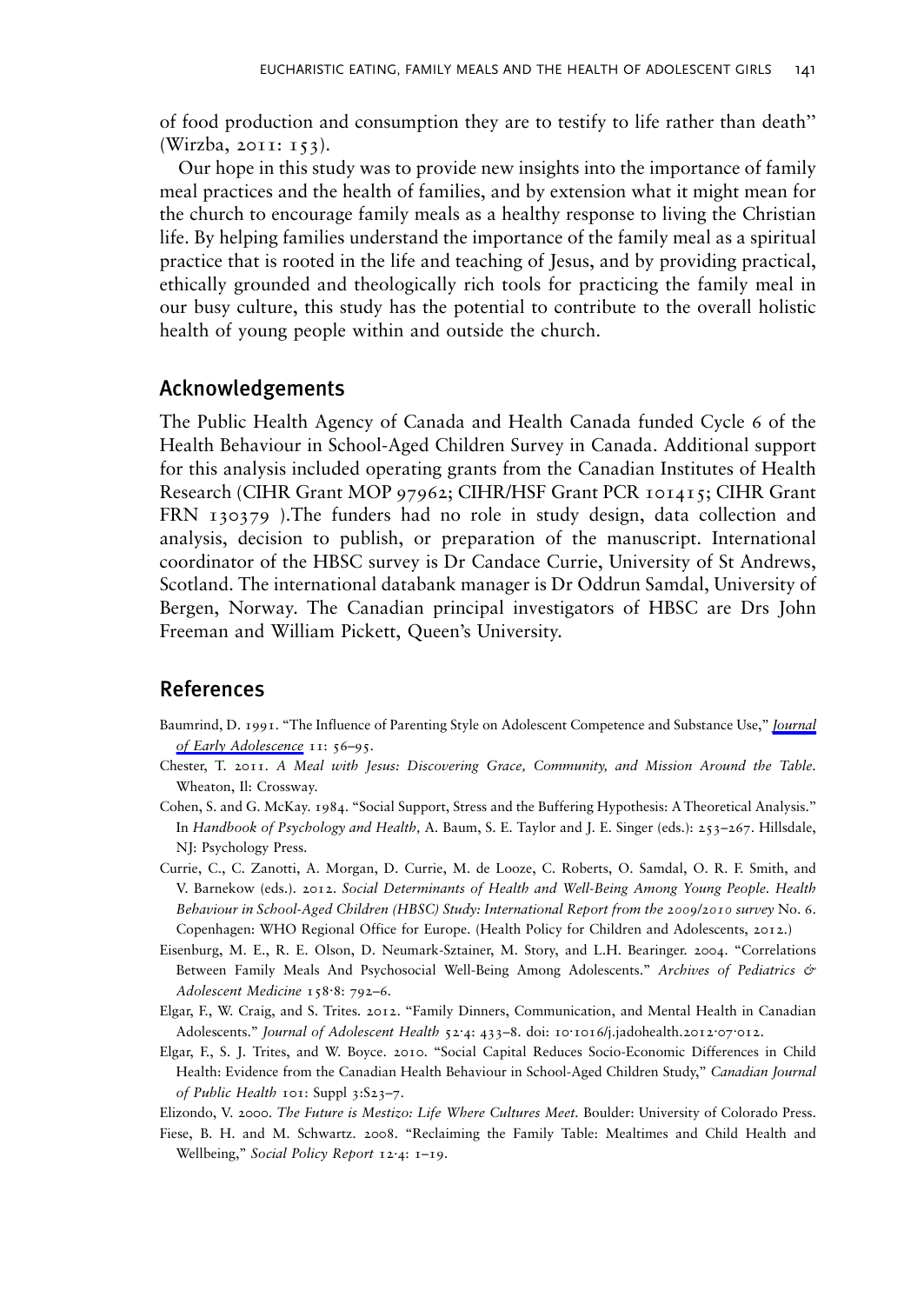- Feldman, W., C. Hodgson, S. Corber, S., and A. Quinn. 1986. ''Health concerns and Health-related Behaviours of Adolescents," Canadian Medical Association Journal 134.5: 489-493.
- Freeman J. G., M. King, W. Pickett, with W. Craig, F. Elgar, I. Janssen, and D. Klinger. 2011. The Health of Canada's Young People: A Mental Health Focus. Ottawa: Public Health Agency of Canada. Cat. no.: hP15-13/2011E-PDF, ISBN: hP15-13/2011E.
- Fulkerson, J. A., K. E. Pasch, M. H. Stigler, K. Farbakhsh, C. L. Perry, and K. A. Komro. 2010. ''Longitudinal Associations Between Family Dinner and Adolescent Perceptions of Parent–Child Communication Among Racially Diverse Urban Youth,'' [Journal of Family Psychology](http://www.maneyonline.com/action/showLinks?crossref=10.1037%2Fa0019311) 24.3: 261–70.
- Institute de la Statistique du Quebec. 2005. Enquete de Nutrition Aupres des Enfants Quebecois de 4 Ans. Quebec: Bibliotheque Nationale du Quebec.
- Kaufmann, J-C. 2006. Casseroles, Amour et Crises: Ce Que Cuisiner Veut Dire. Paris: Hachette Litteratures. Translated by and cited in: Bernard Roy and Judith Petitpas. 2008. Rediscovering the Family Meal. Ottawa: The Vanier Institute of the Family.
- Kawachi, I., S. V. Subramanian, and D. Kim (eds.). 2008. Social Capital and Health. New York: Springer Science + Business Media.
- Littlejohn, B. 2011. ''Watching and Being Watched: An Interview on Surveillance Technology with Dr. Eric Stoddart.'' http://fermentations.org/2011/watching-and-being-watched/. Accessed August 1, 2013.
- Michaelson, V., P. Robinson and W. Pickett. 2013. ''Participation in Church or Religious Groups and its Association With Health: A National Study of Young Canadians,'' Journal of Religion and Health May. DOI 10.1007/810943-013-9726-x.
- Morgan, A. and B. J. Haglund. 2009. ''Social Capital Does Matter for Adolescent Health: Evidence from the English HBSC Study,'' Health Promotion International 24.4: 363–72.
- Nemark-Sztainer, D., M. E. Eisenberg, J. A. Fulkerson, M. Story, and N. I. Larson. 2008. ''Family Meals and Disordered Eating in Adolescents: Longitudinal Findings From Project EAT," Archive of Pediatrics and Adolescent Medicine 162.1: 17-22. Doi 10.1001/archpediatrics.2007.9.
- Repetti, R. L., S. E. Taylor, and T. E. Seeman. 2002. "Risky Families: Family Social Environments and the Mental and Physical Health of Offspring," [Psychological Bulletin](http://www.maneyonline.com/action/showLinks?crossref=10.1037%2F0033-2909.128.2.330) 128: 330-366.
- Robinson, S. 2007. "Section I Sport and Spirituality." in Sport and Spirituality: An Introduction, J. Parry, S. Robinson, N. J. Watson and M. Nesti (eds.): 4–58. London and New York: Routledge.
- Schinke, S., L. Fang and K. Cole. 2008. ''Substance Use Among Early Adolescent Girls: Risk and Protective Factors," *[Journal of Adolescent Health](http://www.maneyonline.com/action/showLinks?crossref=10.1016%2Fj.jadohealth.2007.12.014) 43.2:* 191-194. Doi: 10.1016/*j.jadohealth.2007.12.014.*
- Smith, G., 2005. A Holy Meal: The Lord's Supper in the Life of the Church. Grand Rapids, Michigan: Baker Academic.
- Vader, J-P. 2006. "Spiritual Health: The Next Frontier," *European Journal of Public Health* 16.5: 457.
- Weinstein, M. 2005. The Surprising Power of Family Meals: How Eating Together Makes Us Smarter, Stronger, Healthier and Happier. Hannover, NH: Steerforth Press.
- Wirzba, N. 2011. Food and Faith: A Theology of Eating. New York: Cambridge University Press.
- Wood, D. 2003. "Albert Borgmann on Taming Technology: An Interview," Christian Century August 23: 22-25.
- Woodruff, S. J. and R. M. Hanning. 2009. ''Associations Between Family Dinner Frequency and Specific Food Behaviors Among Grade Six, Seven, and Eight Students from Ontario and Nova Scotia." [Journal of](http://www.maneyonline.com/action/showLinks?crossref=10.1016%2Fj.jadohealth.2008.10.141) [Adolescence](http://www.maneyonline.com/action/showLinks?crossref=10.1016%2Fj.jadohealth.2008.10.141) 44: 431-436.

# Notes on contributors

Rev Dr Valerie Michaelson is a Postdoctoral Researcher at The School of Religion, Queen's University, Kingston, Ontario, Canada.

Correspondence to: The School of Religion, Queen's University, Kingston, Ontario, Canada. Email: valerie.michaelson@queensu.ca.